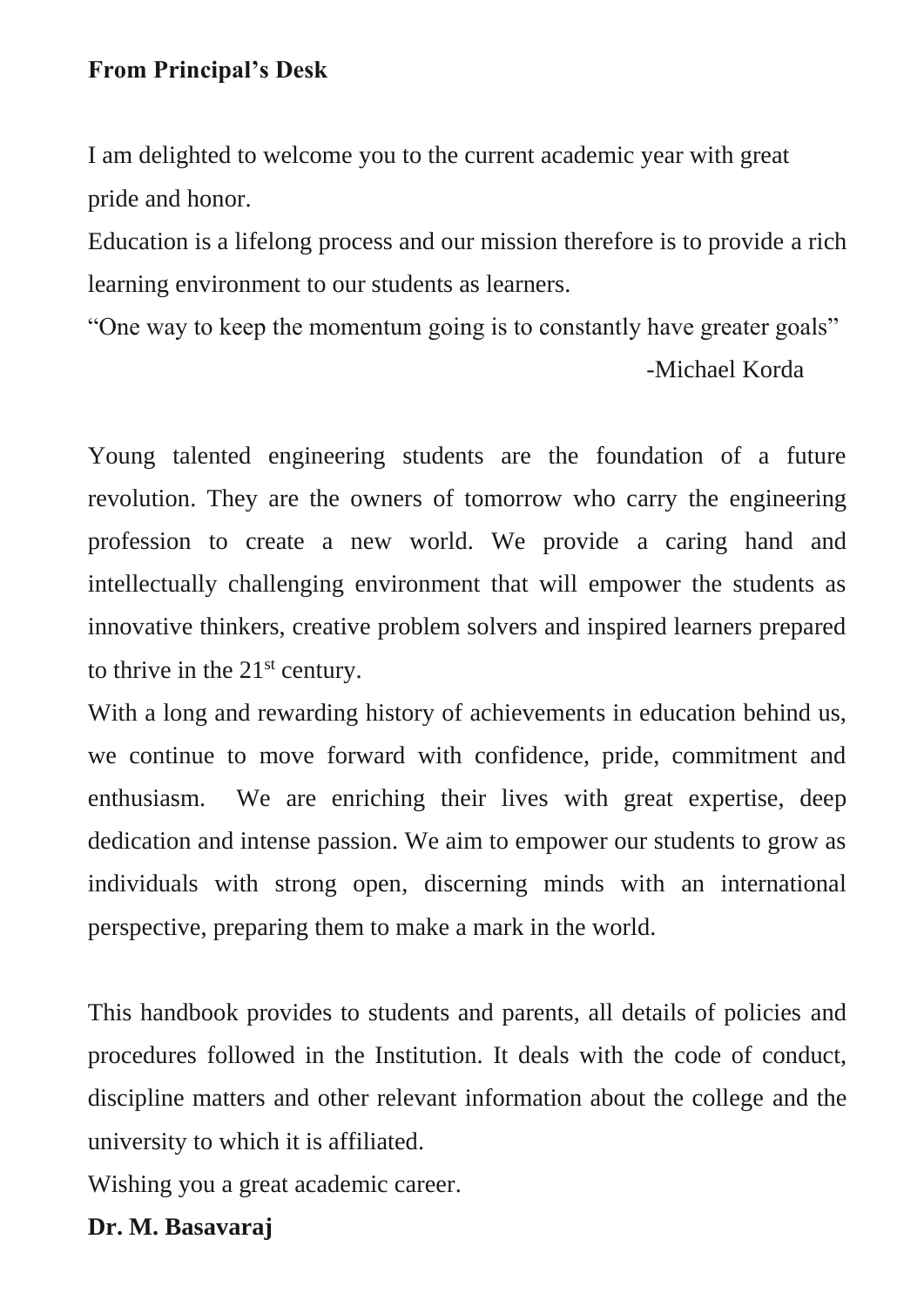| Principal               |  |                                                                                                                       |  |
|-------------------------|--|-----------------------------------------------------------------------------------------------------------------------|--|
| <b>Personal Details</b> |  |                                                                                                                       |  |
|                         |  |                                                                                                                       |  |
|                         |  |                                                                                                                       |  |
|                         |  |                                                                                                                       |  |
|                         |  | Blood Group: Sex: Sex: Date of birth:                                                                                 |  |
| <b>Permanent</b>        |  |                                                                                                                       |  |
|                         |  |                                                                                                                       |  |
|                         |  |                                                                                                                       |  |
|                         |  |                                                                                                                       |  |
|                         |  | <u> 1989 - Johann Stoff, amerikan bestein de stad in de stad in de stad in de stad in de stad in de stad in de st</u> |  |
|                         |  |                                                                                                                       |  |
|                         |  |                                                                                                                       |  |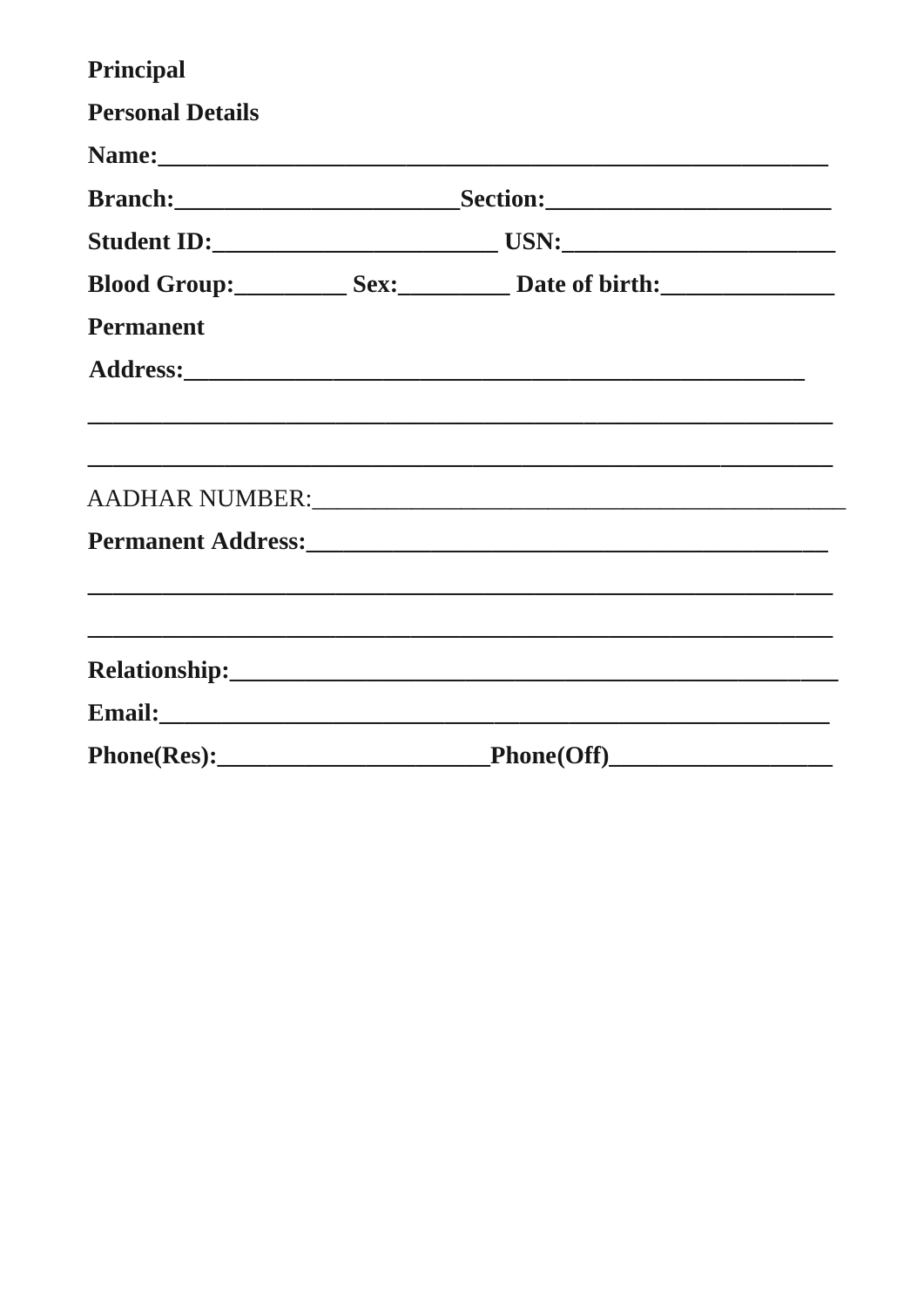# **VISION AND MISSION**

# **VISION:**

To evolve as a center of excellence in technical education by imparting quality education, focusing on creativity, innovation and entrepreneurial skills.

# **MISSION**

- $\triangleright$  To impart affordable quality technical education to emerge as technocrats of global competence.
- ➢ Identifying and encouraging students to perform to their full potential.
- ➢ To develop and strengthen entrepreneur skills among students.
- $\triangleright$  To provide a conducive environment for experiential, academic learning interspersed with extra and co-curricular activities.

# **Objectives**

- To provide excellent technical education and training, that develops skills, which contribute to the success of the individual and the country's economy.
- To provide quality education and groom top-notch professionals, entrepreneurs and leaders for different fields of engineering, technology and management.
- To open a Training, R & D, Design-Consultancy cell in each department, encourage basic and applied research in areas of social relevance, and develop the institute as a Center of excellence.
- To develop academic, professional and financial alliances with the industry as well as the academia at national and international levels.
- To cultivate strong community relationships and involve the students and the staff in community services.
- To facilitate interaction between parents, institute and industry in order to enhance the value of the educational inputs.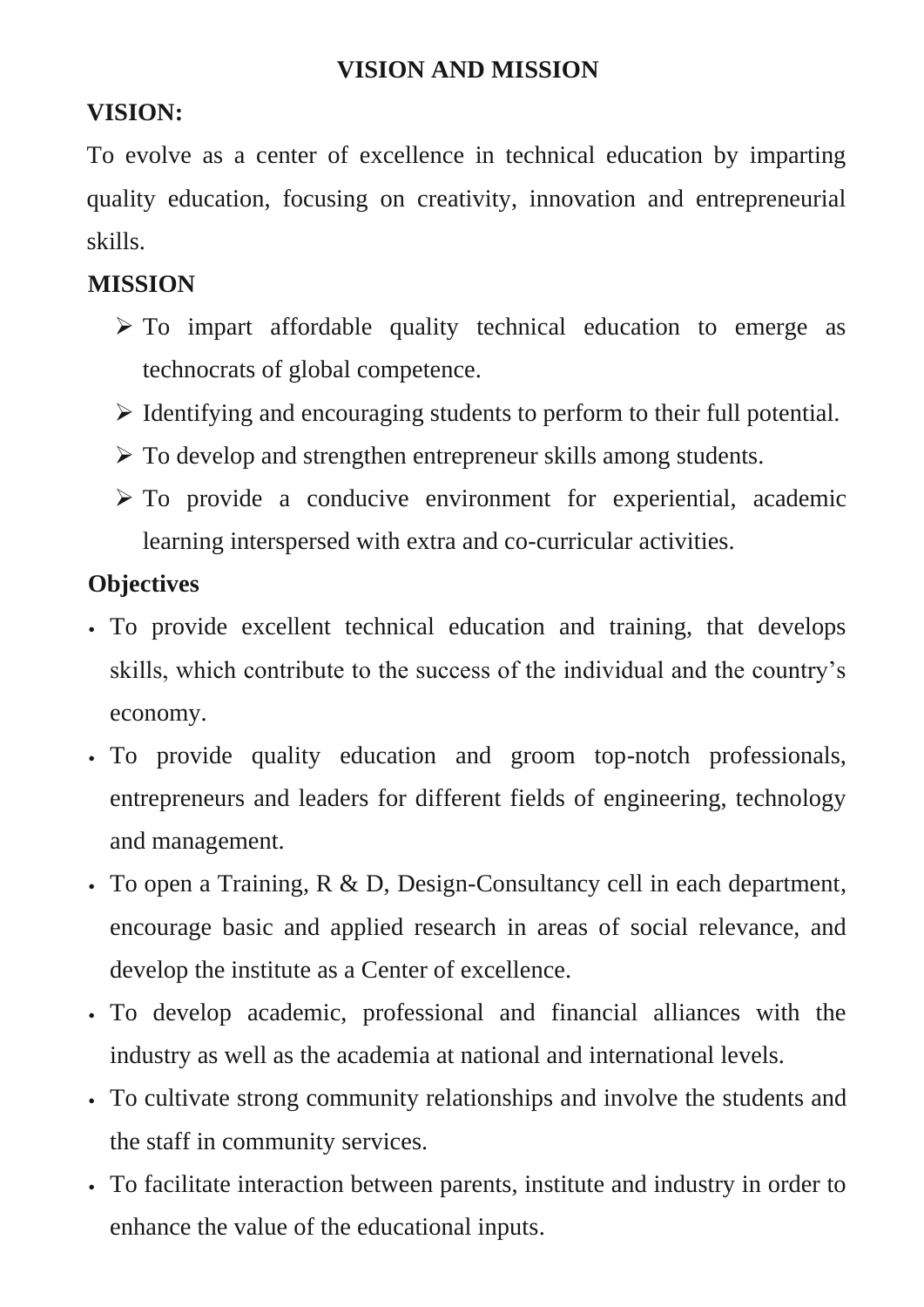All this will be achieved by our total commitment to:

- Enhancing the satisfaction index of all the stakeholders by ensuring 100% success in all semester examinations. This will be assessed per semester/year.
- Value added courses are arranged during semester to upgrade technical skills to meet the requirements of industry.
- Interaction of Industries & Corporates with college will be amplified by offering more Guest Lectures, Seminars, Symposiums and Conferences. These help students to keep pace with the latest developments in the field of Science and Technology and to create "Industry-ready" students all of whom shall find employment.
- To instill entrepreneurial skills among students by providing necessary guidance, which will be assessed periodically.
- Value, support and recognize excellence in teaching by academic staff and to encourage the spirit of research by involving them more in R&D activities.
- To achieve the Accreditation of the highest grade from NAAC.

# **About CIT**

Coorg Institute of Technology is an ideal Institution established in the year 1999, by a group of successful visionaries and educationists under the banner of KES. Late Dr. M. M Chengappa, Chairman, Late Sri. C K Poovappa, Secretary and Mr. K N Uthappa, Treasurer and many philanthropists were the founders of K E S and CIT is their brain child. The college is spread over a sprawling 34acre campus. The college which began with just 180 students has recorded exponential growth in a span of 20 years and is now a full-fledged institution functioning with 5 Under Graduate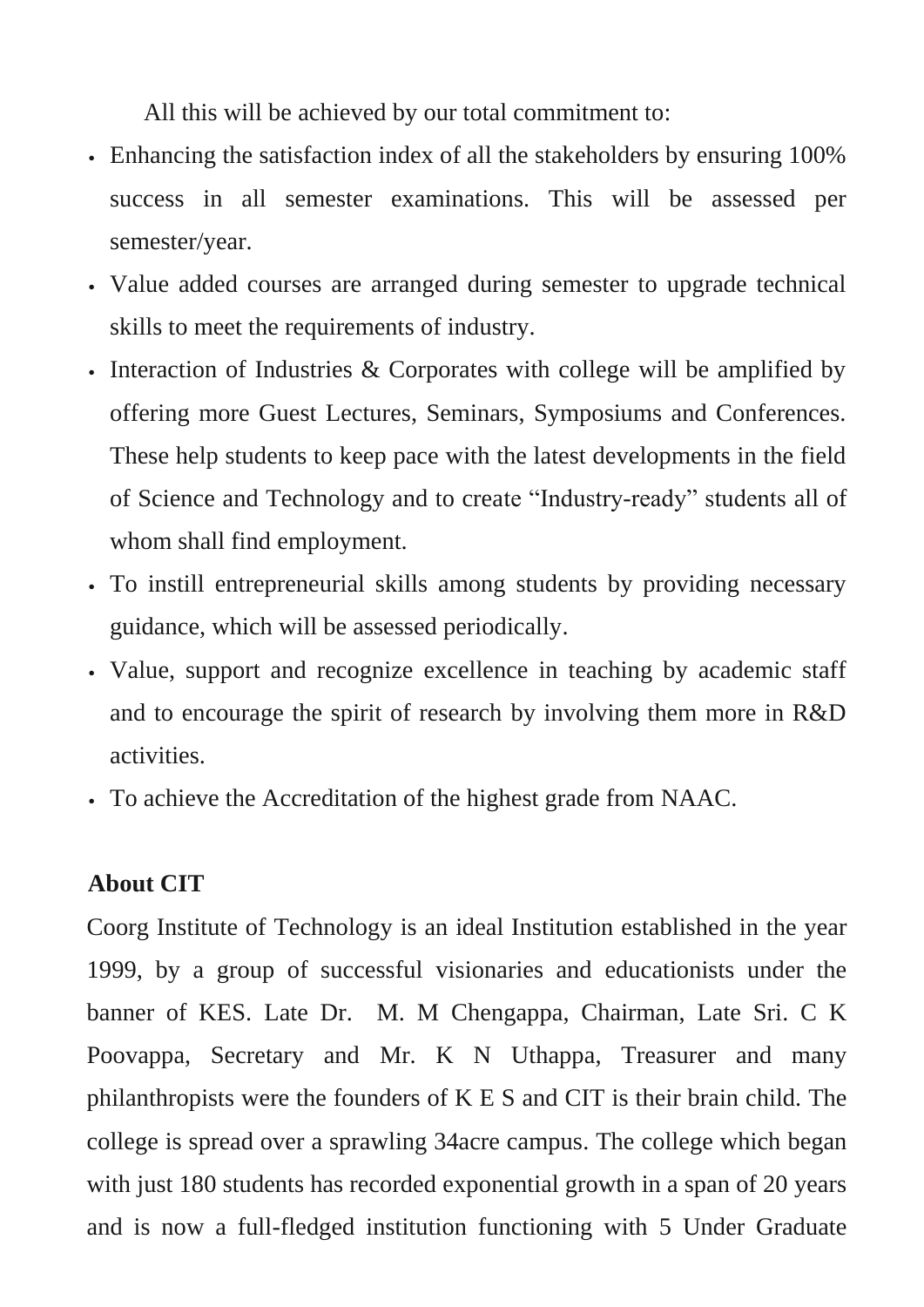Programs. The college has airy and spacious digital class rooms, state of the art laboratories, library and information centre, auditorium, cafeteria, stationary shop, ATM, Post Office and play grounds.

CIT believes in imparting quality education by igniting the minds of students. The college provides certification courses in diverse fields of engineering and emerging technologies. The college has a tie up with professional bodies like, ISTE, ELIN LABZ, Data Science Research Center (DSRC) and has also signed MoU with Cyber Matrix Services (CMS)- Builders Association of India (BAI) etc. for the overall development of students.

The Institution also has many clubs such as Technical Club, Cultural Club (Kalarava), Music Club (Exofic), Photography Club (Focuson), Robotics-Centre of Excellence, Sports Club (Abhivartha), Eco Club and so on. We encourage students with special talents and inspire them to excel in technical, social, cultural and sports activities and thus realize their dreams and ambitions.

We also embrace social responsibilities with pride and passion .We organize Blood donation and Eye check-up camps, and socially productive events like Swacch Bharat Abhiyan, Marathon, Flash mobs, etc. We nurture social awareness among students and emphasize the importance of involvement in social causes.

# **STUDENT'S CONDUCT AND DISCIPLINE CONTENTS**

Part-I General

Part-II Acts of Indiscipline and misconduct

2.1 General Disciplinary Matters

2.2 Class Regulations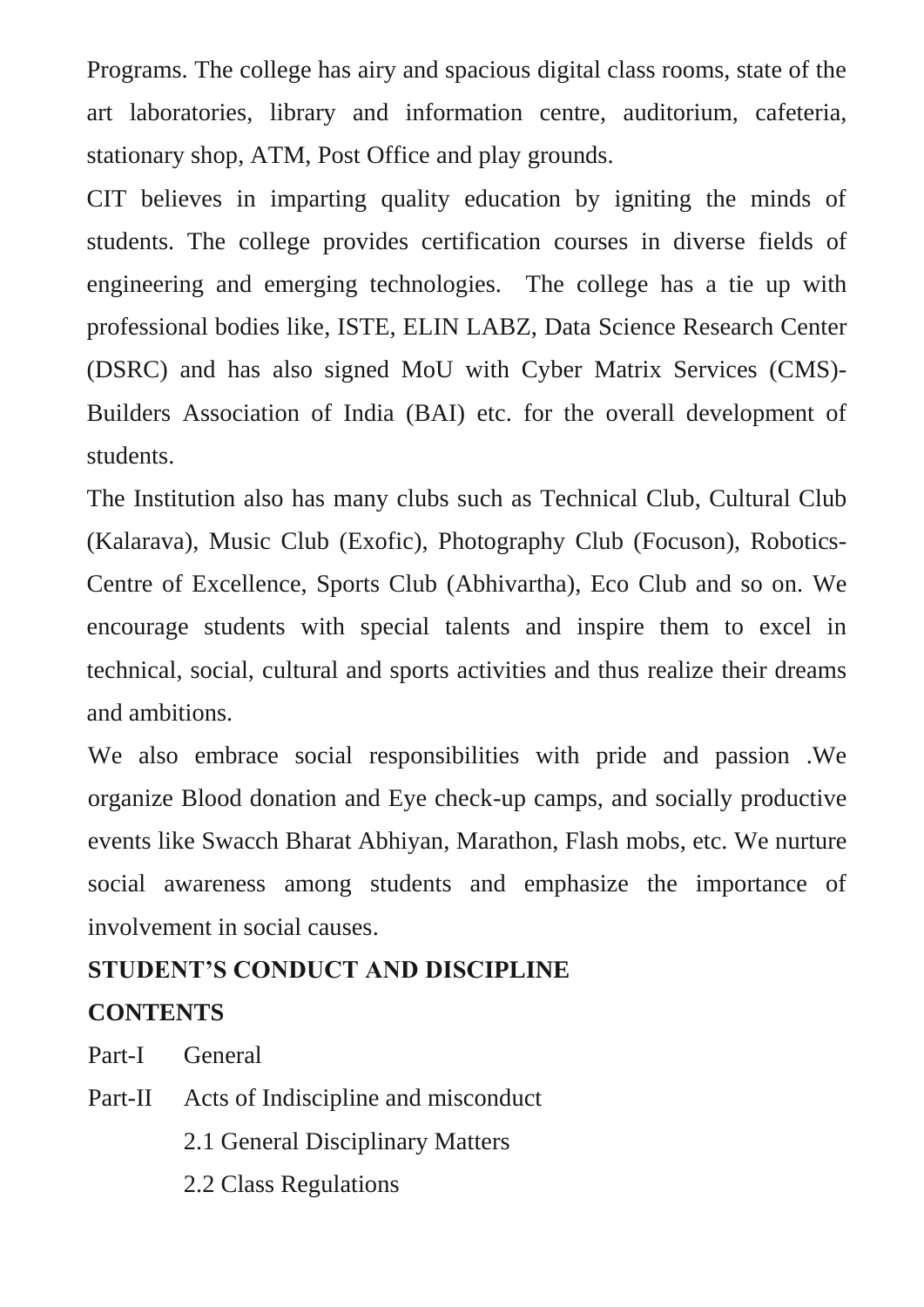- 2.3 Attendance Regulations
- 2.4 Lab Regulations
- 2.5 Leave Regulations
- 2.6 Library Regulations
- 2.7 Ragging
- 2.8 Placement Regulations
- 2.9 Sports Regulations
- 2.10 Transport Regulation
- 2.11 EERP Regulations
- 2.12 Fee/Scholarship regulations
- 2.13 Other Regulations
- Part-III Officers Authorized to take disciplinary action
- Part-IV Nature of Penalties

# **FOREWORD**

**Student's Conduct & Discipline Rules** have been framed for the benefit of the students and proper functioning of the college. The smooth functioning of the college depends upon observance of discipline by the students. The college can help the students better, when rules of discipline are observed properly. Violation of these rules deprives the students of the advantages of various facilities provided by the college.

The aim of the policy is to encourage self-discipline and to develop their personality. The college aims to provide a moral framework for students' personal and social development.

The college believes that responsibility, decorum and discipline are the hallmarks of a good student. Students with such qualities can prove to be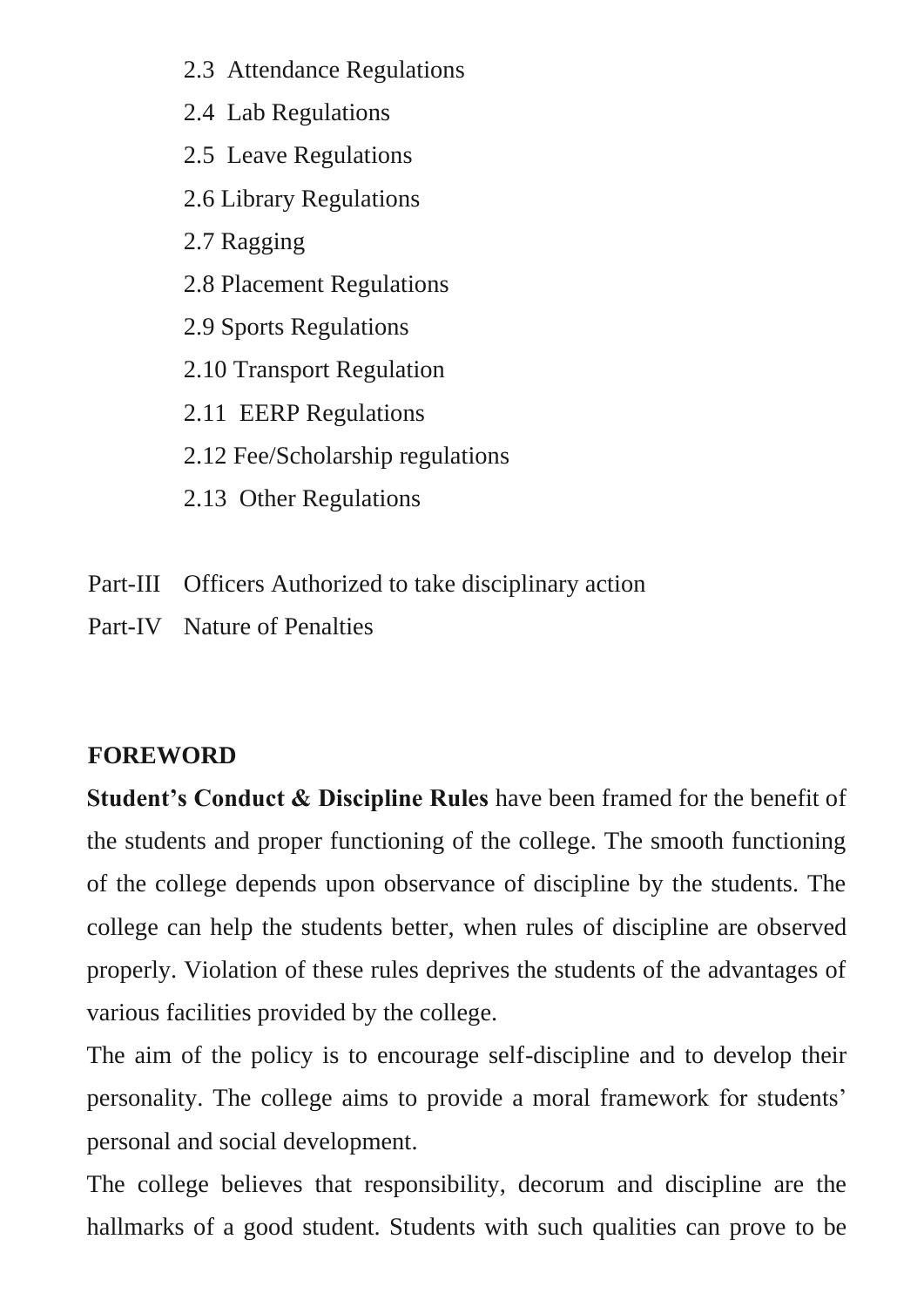productive manpower with an appreciable value system. Erring students would be subjected to corrective disciplinary action.

When the student observes /follows the rules of the institute in terms of discipline, decorum and behavior, they achieve their dreams. It creates the right atmosphere and develops skills required for the Industry.

These rules shall be called and referred to as "CIT College of Engineering – Student's Conduct & Discipline Rules". These are framed for the benefit of the students.

### **Part-II**

### **Acts of Indiscipline & Misconduct**

### **Introduction**

CIT is dedicated to provide students the very best educational experiences possible. Discipline is the key and watchword of CIT to bring balance in every walk of life. The fundamental purpose of the students' code of discipline is to promote and protect the rights, welfare, intellectual integrity, safety, property, and health of all members of the institute, as well as to promote the orderly operation of the college and to safeguard its property and facilities.

We will ensure that there is no differential application of the policy on any grounds: ethnic, national, culture, religion, gender and physical disability. Students have a responsibility to ensure that incidents of disruption, violence, bullying and any form of harassment are reported to the college authorities.

All the students admitted to the college will have to give an acceptance of general conduct & discipline rules.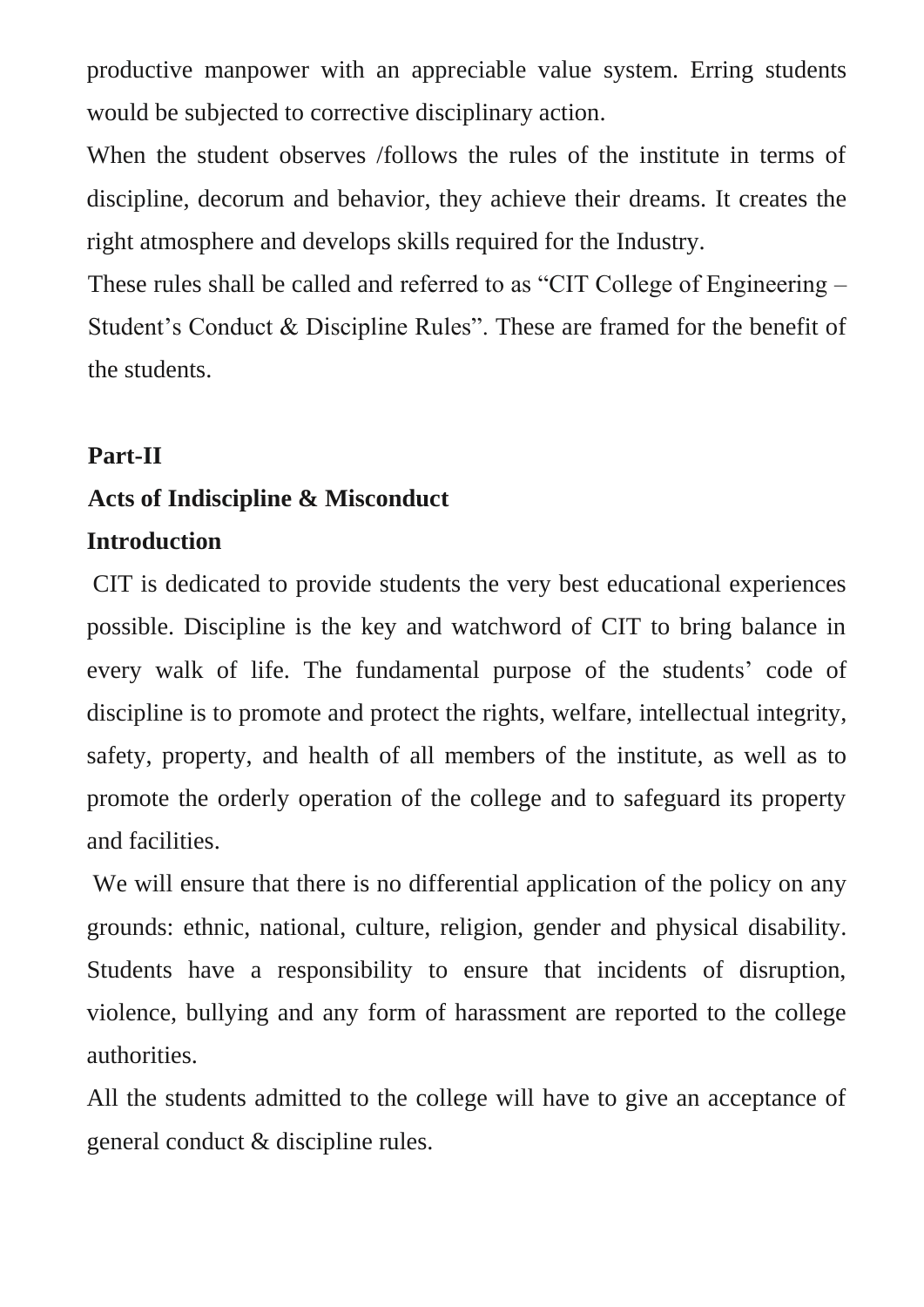# **2.1 General Disciplinary Matters**

# **2.1.1 Discipline:**

a) The college will not tolerate any misbehaviour and would initiate disciplinary action whenever the situation demands. At the time of admission, every student and his/her parent/guardian shall be required to sign a declaration to the effect that he/she submits himself/herself to the disciplinary jurisdiction of the Principal and the other designated authorities of the college.

# **2.1.2 Identity Card:**

- a) It is meant for identifying bonafide students of this college and is used for permitting the students to participate in various activities and programs of the college. Every student must compulsorily wear Identity Card as long as he/she is in the college campus. It must be produced by the student whenever demanded by the member of the teaching or nonteaching staff of the college.
- b) He/she must take proper care of his Identity Card to avoid its misuse by other students and outsiders. In case the Identity Card is lost, the matter should be immediately reported to the Principal and an application should be given for a duplicate Identity card which will be issued on payment of charges (only once in case of misplacement).

# **2.1.3 Dress Code:**

a) All students shall wear only the prescribed decent dresses while attending the college on all days. Only neat and decent clothing is allowed. Boys and Girls are to be dressed modestly and should have well groomed hair. They are not permitted to wear obscene dresses. If non-adherence to this rule is reported against a student often, severe action will be initiated.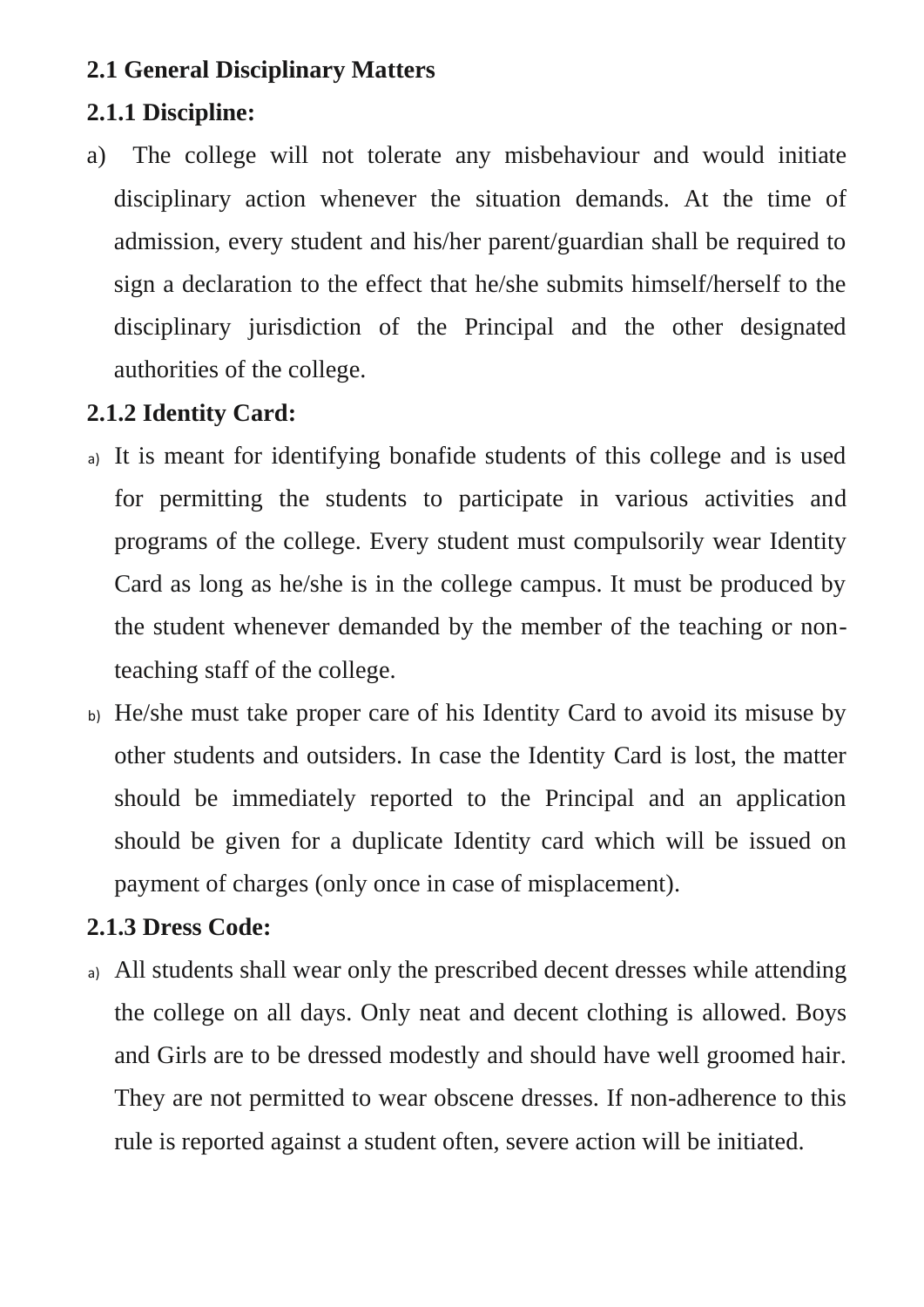- b) Girls are permitted to wear decent and dignified dresses of their choices. Tight, transparent, provocative fitting and the religious dresses like Hijabs, Safrron Scarves etc. are strictly prohibited.
- c) Students are advised not to wear precious and costly jewelry. The college authorities will not be held responsible for their loss. Shoe is compulsory for boys.
- d) No one is permitted to the campus with a covered face or with his/ her helmet on.
- e) The following dress code should be followed in the lab/workshops:
	- \*Specific colored apron
	- \* Black or brown leather shoes for workshops and laboratories.

# **2.1.4 Students' Behavior:**

# **i. Students' behavior in Class Rooms:**

- a) Students shall not engage in noisy and unseemly behavior, diverting attention of the fellow students.
- b) Students must not attend classes other than their own without the permission of the concerned authority.
- c) Students shall attend all the internal examinations of the college as per the time table of the college/university.

# **ii. Students behavior in the Laboratory:**

a) Students should take care of tools, apparatus and other equipments given to them. Students should follow the rules and regulations of the laboratory and preserve the cleanliness of the laboratories.

# **iii. Students' behaviour during Examinations:**

- a) Committing forgery, tampering with or misuse of the university documents or records, identification cards etc. are punishable.
- b) Students using unfair means in University or other College examinations or class tests will be liable to expulsion from the college. He/she maybe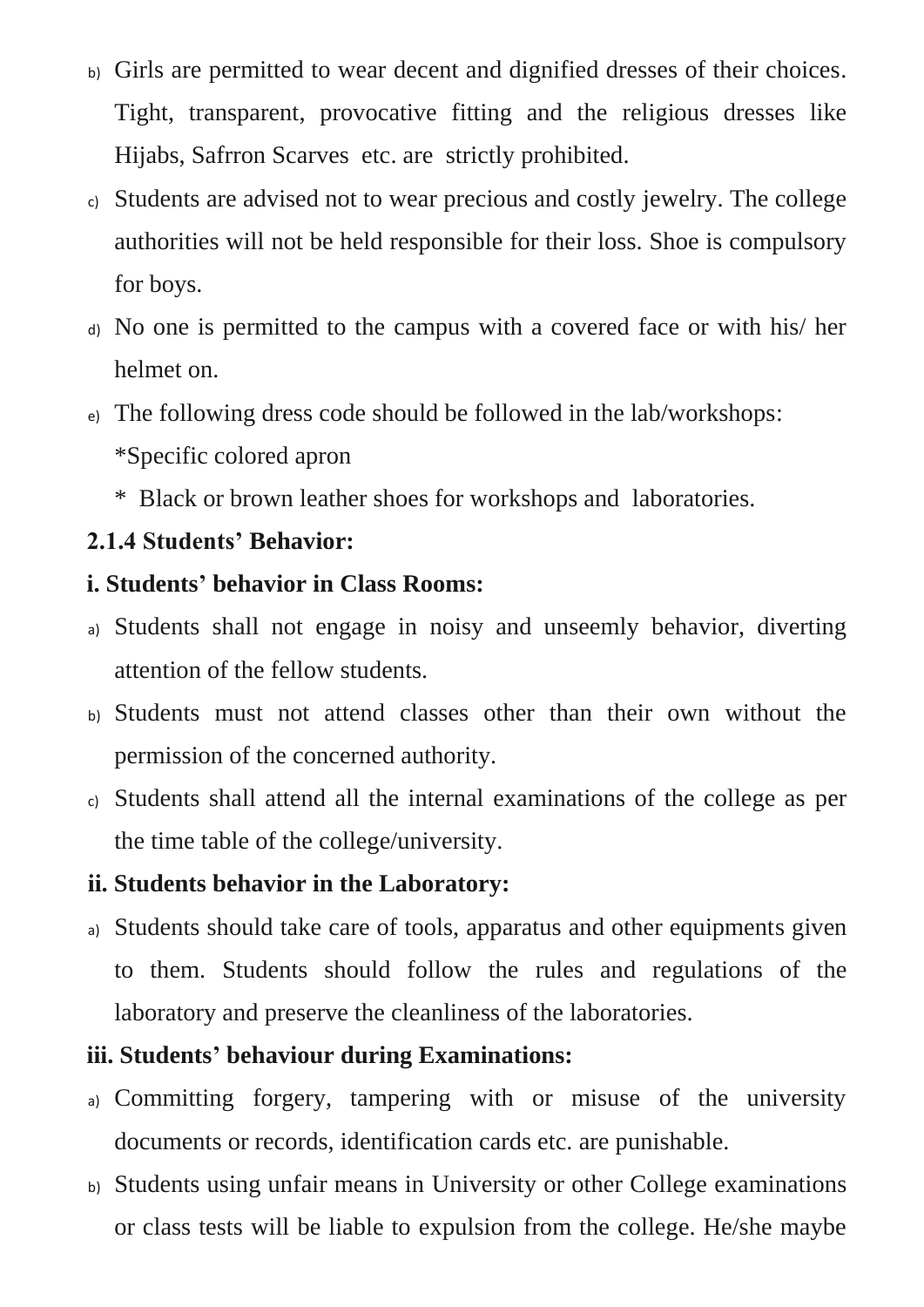subjected to any other disciplinary action, in addition to any penalty that the university/ college authorities may decide to impose.

- c) Students involved in malpractice at the college/ university examinations will be expelled from the college.
- d) Misconduct during examination, production of false information/ documents for admission and failure to return loan materials will be seriously dealt with.
- e) Students are required to bring their identity cards and admission tickets at the time of all examinations.

# **iv. Students behaviour in the Campus and Hostel**

- a) Students must not loiter in the college premises and corridors while the classes are in progress.
- b) The students will not be permitted to loiter in the college on holidays, unless they have been granted permission.
- c) Spitting, smoking and throwing bits of paper and littering inside the college campus must be avoided.
- d) Drinking and smoking is prohibited in the hostel as well as in the college premises.
- e) Students are strictly forbidden to collect money for any purpose without the permission of the Principal.
- f) Students shall not possess, consume or distribute alcoholic drinks or any kind of hallucinogenic drugs.
- g) Students shall not indulge in gambling in the college premises.
- $h$ ) Any kind of indiscipline including fighting in the hostel & college premises is punishable and he/she could be rusticated from the hostel/college.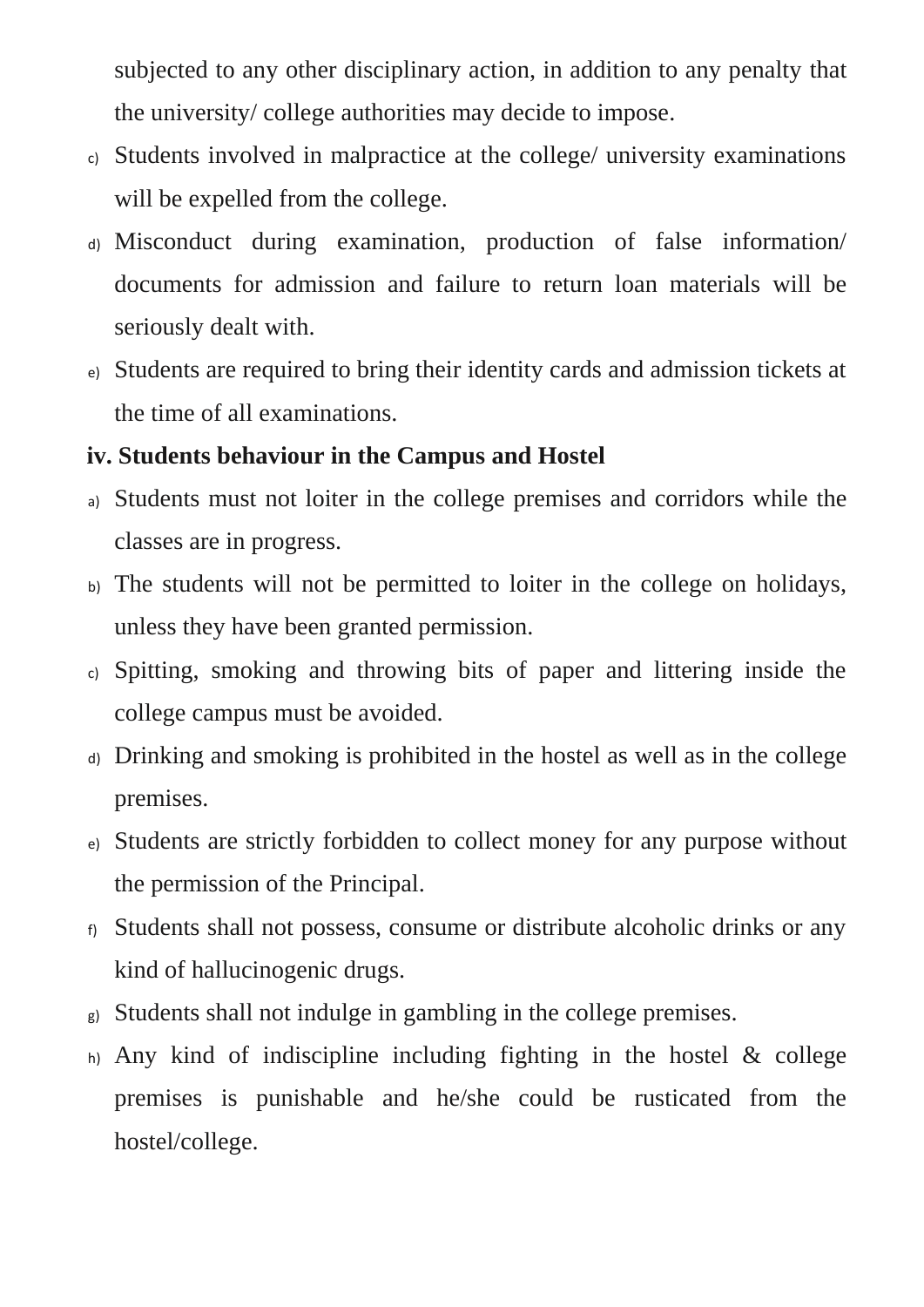- i) Carrying of lethal weapons like guns, revolvers in the college or hostel is strictly prohibited. Keeping weapons and ammunition of any kind in the college or hostel rooms is prohibited.
- j) Students shall not indulge in displaying of posters, distributing pamphlets, of any objectionable nature.
- k) Students shall refrain from causing or colluding in the unauthorized entry of any person into the campus or in the unauthorized occupation of any portion of the college premises.
- l) Students shall refrain from arousing communal, caste or regional feelings or creating disharmony among students.
- m) Students shall not invite outsiders/relatives/friends to the college or hostel premises without prior permission of the Principal.
- n) Indulging in anti-social activities in the campus is a serious offence and is punishable.
- o) Students are prohibited from damaging the college property. Students must take proper care of the college property. Strict action will be taken against students damaging college property and will be required to compensate the damage. The cost of any damage so caused will be recovered from the students collectively if the responsibility for it cannot be fixed on any individual or group of individuals.
- p) Scribbling or etching on drawing boards and desks and writing on the walls, dirtying and defacing the college campus, etc. are strictly prohibited. Stringent action will be taken against students indulging in such practices and if the student is not identified, then the whole class will pay to compensate the loss. Breakage of furniture will also be treated in the same manner.
- q) All the students should strive for cleanliness of the premises and help in the maintenance and upkeep of the college.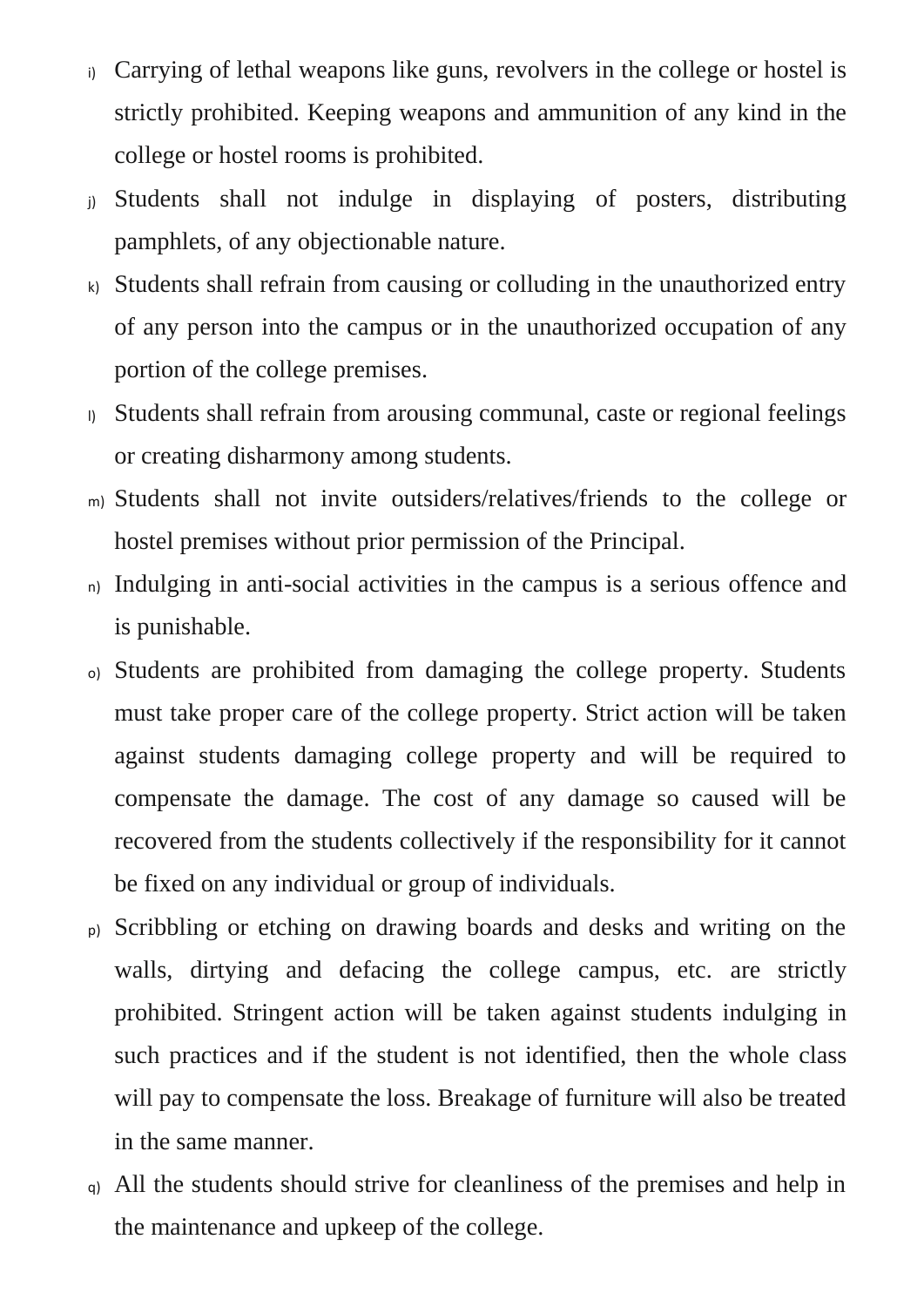- r) Loitering, shouting, whistling and other such acts that cause nuisance in the premises of college are strictly prohibited.
- s) Political activity of any sort whatsoever is completely banned inside the college campus. If a student fails to comply with this regulation, strict disciplinary action will be initiated against him/her which may even result in the rustication of the student from the college.
- t) No student shall directly or indirectly participate, involve or commit any illegal activity or cause nuisance in the college/ hostel or in any public place.
- u) All meetings, cultural programs, debates, etc. organized in the college premises must be held in the presence of the teaching staff and with the prior permission of the Principal. The subjects / theme of debates, cultural activities etc., must have the prior approval of the Principal. No meeting/function of any kind shall be held in the college premises without the written permission of the Principal.
- v) Playing loud music is strictly prohibited in the college premises. Defaulters will be punished and instruments will be confiscated.
- w) Use of mobile phones within the college campus is strictly banned. Violation of this rule by any student would result in impounding of the cell phone, levying of fine and strict disciplinary action against the student.
- x) Students are prohibited from organizing and attending meetings in the college and distributing notices for any purpose without the permission of the Principal.
- y) Gathering in groups at the entrance of the college, pathways & roads is strictly prohibited.
- z) While attending college functions, the students will conduct themselves in such a way as to bring credit to themselves and to the institution.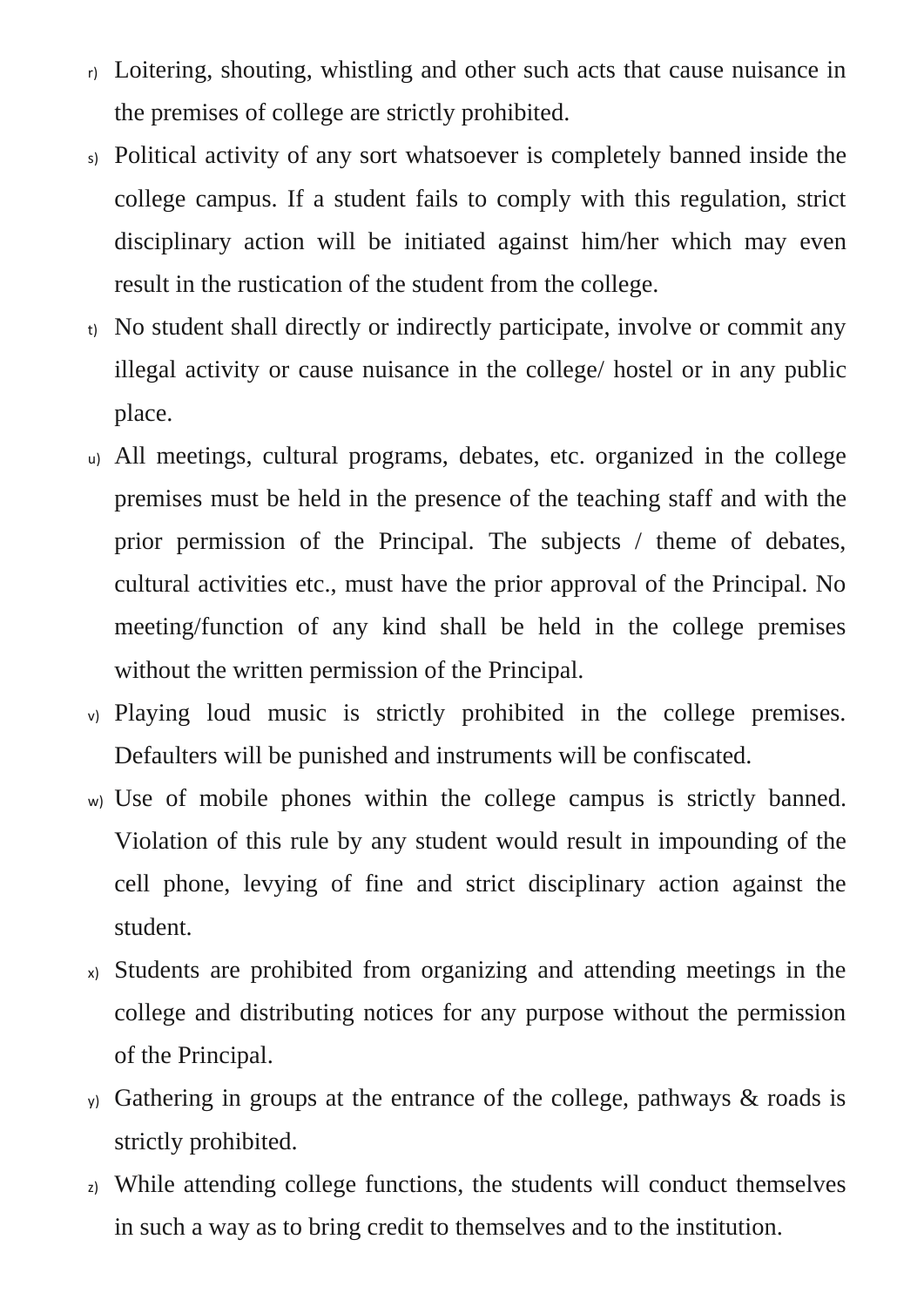- aa) Playing Holi inside the college & hostel premises is strictly prohibited. Disciplinary action will be taken against the student found guilty of violating this rule.
- bb) Students should strive hard and spare no effort in maintaining peace in the campus.

#### **v. Students behavior in General:**

- a) Students are expected to use only courteous and polite language and behave with decorum with the faculty members, staff & fellow student of the college.
- b) Students shall avoid using any insulting, threatening language while talking with fellow students and should abstain from violence.
- c) Students are required to develop friendly relationship with fellow students. Students are expected to show kind and cordial consideration in particular to the new entrants admitted to the college every year.
- d) Students shall show due respect to the teachers of the college, the Superintendents/ Wardens of hostels. They should be courteous and respectful towards the employees of the college and of the hostels. They shall also pay due attention and courtesy to visitors. Students shall not display lack of courtesy and decorum. Students shall not indulge in any act of offence punishable under law.
- e) Students shall not indulge in any improper behavior while on tour or excursion.
- f) Students shall conduct themselves within and outside the premises of the college in a manner befitting the prestige of the college and shall do nothing that will interfere with the discipline of the college or tarnish the image of the college.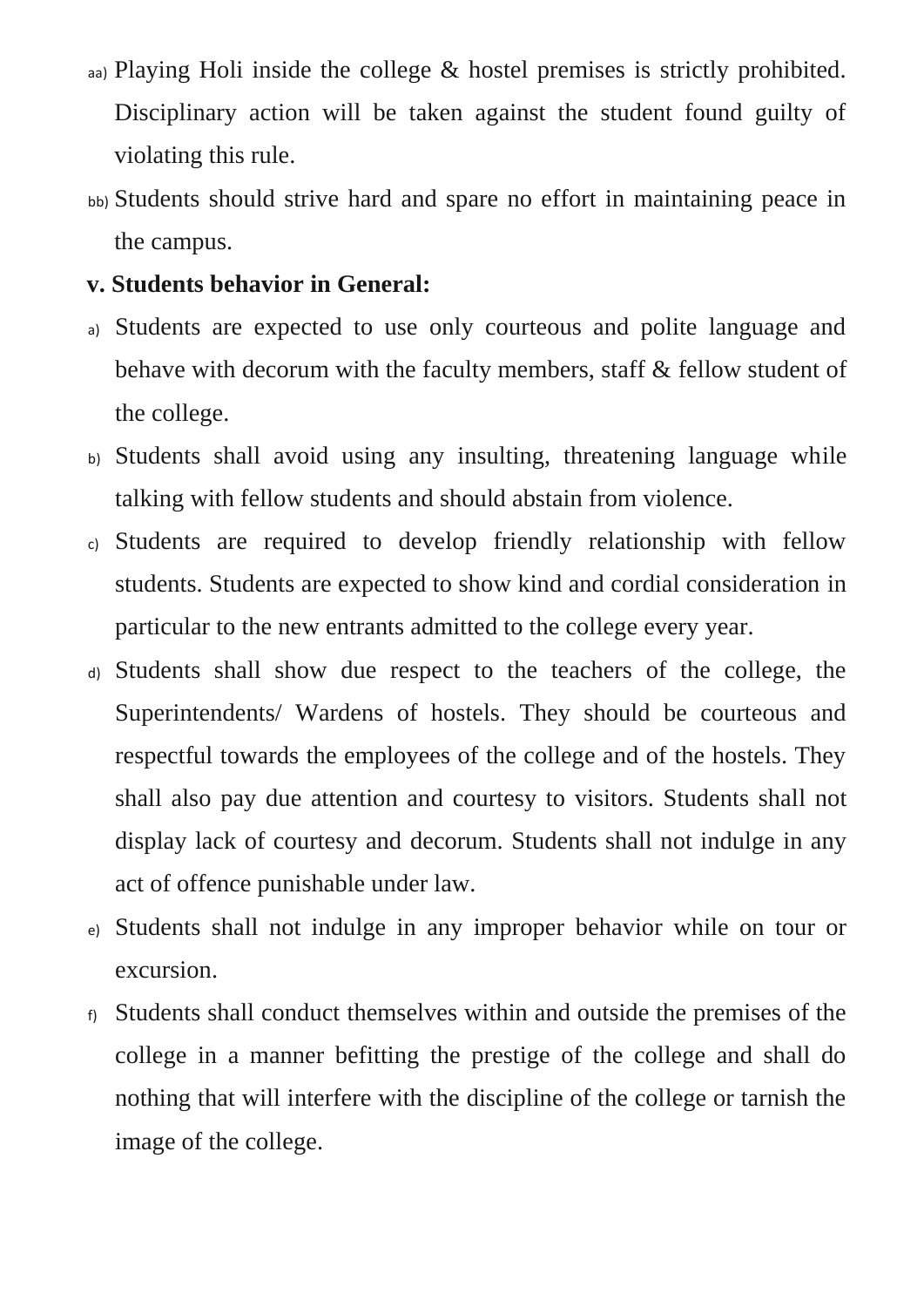- g) Teasing or disrespectful behaviour with fellow students (girls/ boys), ragging, smoking, alcoholism, taking drugs, gambling and other such unsocial acts will lead to immediate dismissal from the college.
- h) Students are not allowed to communicate any information about college matters to the press or any other media.
- i) Students are forbidden from entering the college office and the staff rooms during unspecified hours. They should seek permission before entering the Office or Staff Room.
- j) Students shall make use of college office only during short break and lunch break. The rules don't apply in case of any emergency.

# **2.1.5 General Regulations:**

- a) Students should cultivate the habit of readind the messages on the notice board every day. Students are expected to read notices/circulars displayed on the college notice board. College will not be responsible for the loss of any advantage due to negligence of reading notices.
- b) Students shall participate in sports, extracurricular activities, social gatherings and community services whenever arranged by the college.
- c) All vehicles should be parked in the allotted place. Vehicles found parked in unauthorized places shall be impounded. Students shall leave their bicycles, scooters, motorcycles and cars locked in the parking area at their own risk. No bicycle, scooters, motorcycles or cars shall be parked in any other part of the college building/ campus.
- d) Complaints and grievances may be made through the concerned committees or HOD only.
- e) Misappropriation of articles is punishable. Students finding articles not belonging to them should hand over the same to the Principal / Office Superintendent.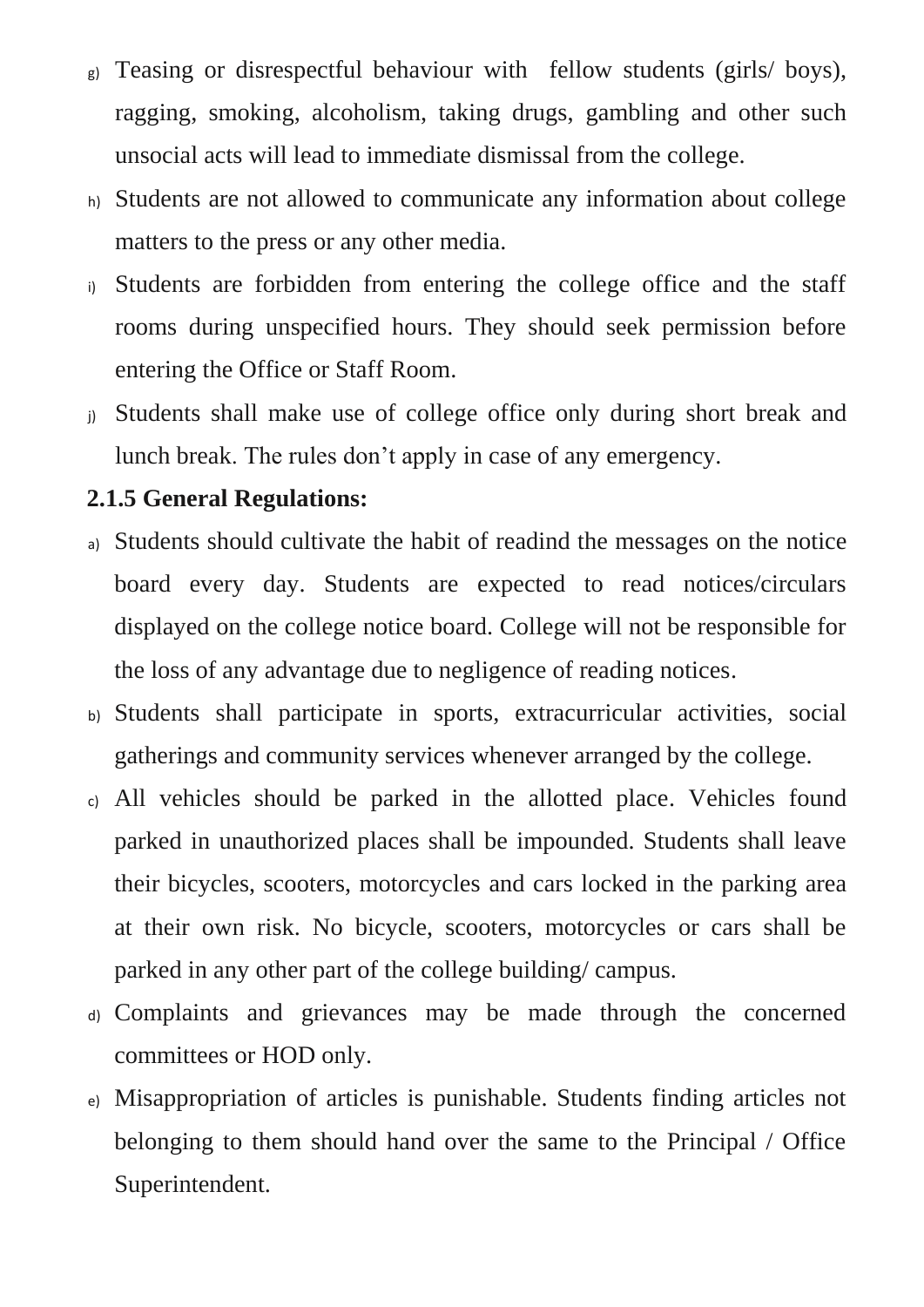- f) No Society can be formed in the college nor shall any person be invited to address a meeting in the college without the prior permission of the Principal.
- The Principal shall deal strictly with students who play a leading part in organizing or assisting in strikes.
- h) Students suffering from any contagious or infectious diseases will not be permitted to attend the College.
- i) Students shall maintain good discipline & character throughout the duration of their study in this college.
- j) Any student who causes damage to the reputation of the college will be dismissed.
- k) All the extra-curricular activities such as sports, debate competitions, general functions, etc. will be conducted by the college nominated bodies and concerned departments.
- l) The curricular activities such as seminars, symposia, lectures by experts will be organized through the respective departments.
- m) The students are advised to be in constant touch with the Student Welfare Officer / other members of staff during tough times.
- n) The designated Chief Editor will carefully edit the college magazine. Students will contribute articles on science and general topics. They may also send their suggestions for the improvement of the magazine.
- o) Student representatives will be nominated by the concerned constituted committees. There will be no election to the College, Departments and Academic associations.
- p) Students shall switch off lights and fans on vacating the classrooms/hostel rooms.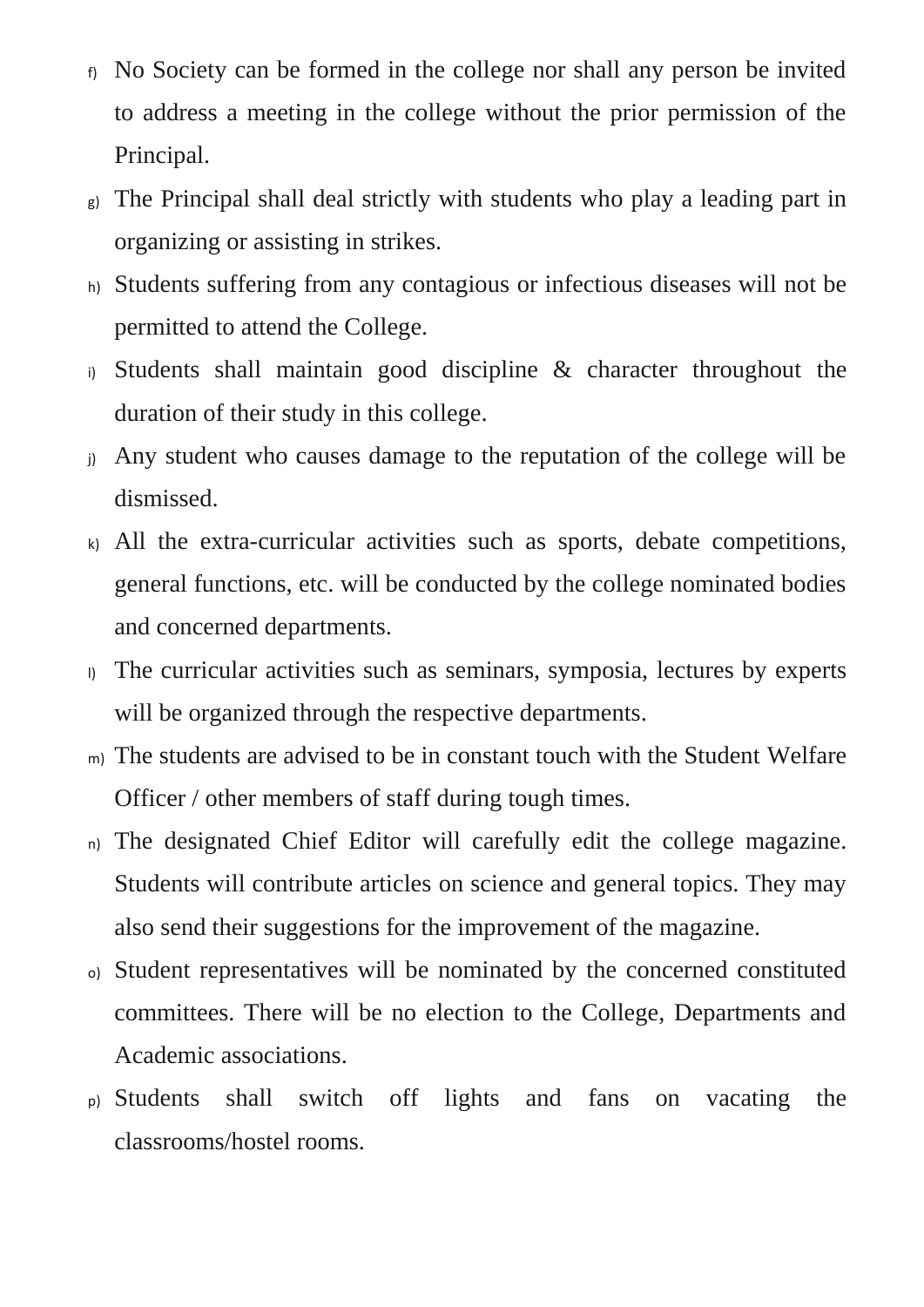#### **2.2 Class Regulations**

- a) All the students have to be in class room at least five minutes before the commencement of classes.
- b) Coming late to the college and reporting late to the class is a serious breach of the code of conduct.
- c) The students shall observe silence in the class irrespective of the presence or absence of the faculty member. They shall not disturb the neighboring class with their noise
- d) No student can leave the class room without the permission of the teacher.
- e) Students will not be permitted to leave early or come late to the class under any pretext. Time fixed for such purposes during office hours must be adhered to strictly.
- f) Students are expected to take up all assignments, tests and examinations of College/University seriously and should try to perform creditably.
- g) Attending all Three Internal Tests is compulsory as per the VTU norms.
- h) Students should work quietly either in the Library or in the reading room or spend time in the student's common room without causing any disturbance during their free periods.
- i) Attempt or persuading others to attempt, to boycott or postpone the classes, examination and tests which are duly notified by college authorities, is a serious offence. Students involved in such activities shall be appropriately punished.
- j) The concerned HOD's with the permission of the Principal shall have the power to impose fine or to cancel attendance of the student for specific period in case of inattentiveness/indifference to studies or coming late without valid reasons.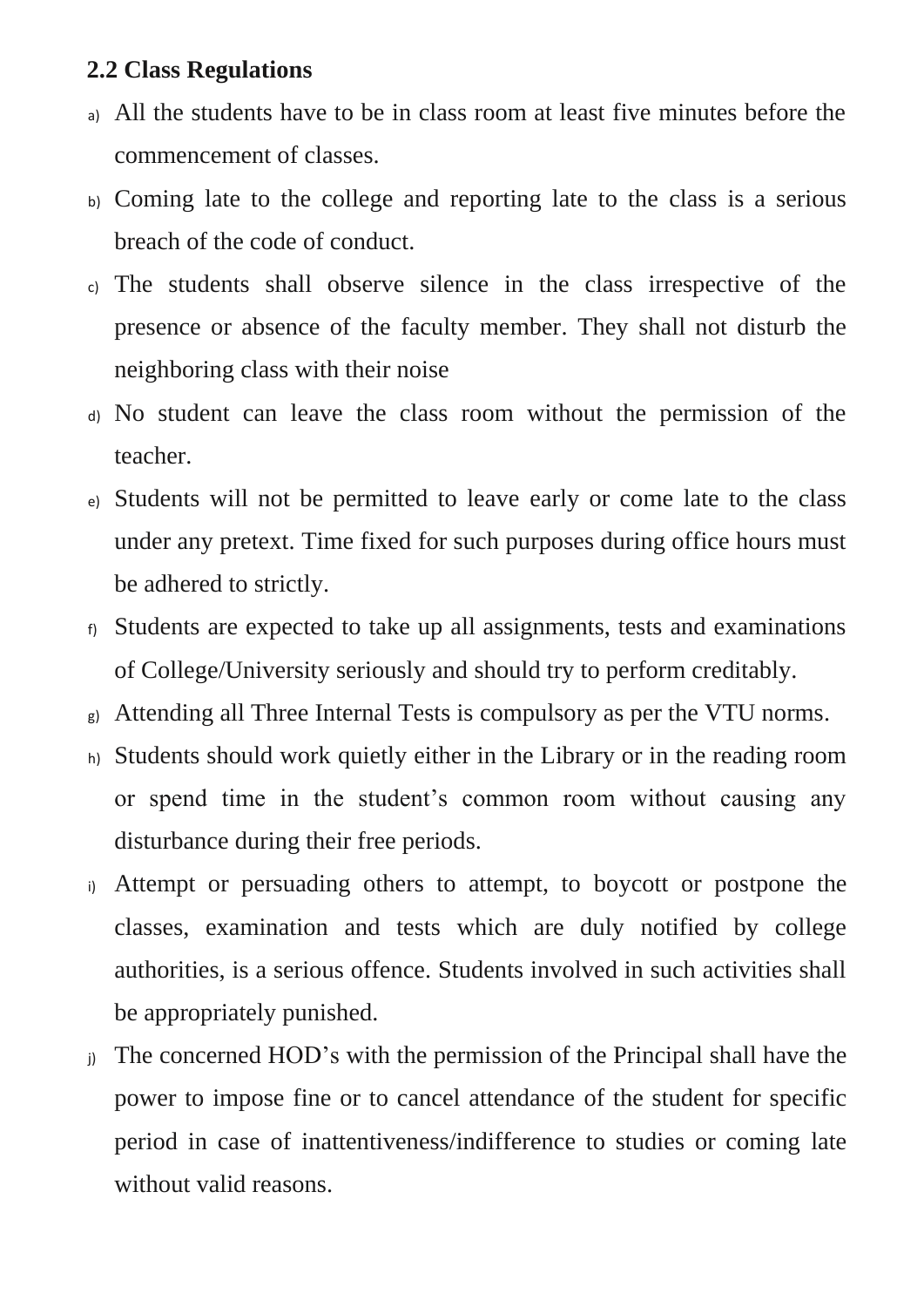#### **2.3 Attendance Regulations**

- a) Normally 100% attendance is expected of a student. Ideally a student should attend all lectures, tutorials and practicals held during the semester in all the theory subjects and labs.
- b) In case a student faces unavoidable problems (personal, family, etc.), university permits such students to have a minimum attendance of 85% in both theory & Practical in all the subjects. If the student fails to improve his/her attendance and does not maintain the required attendance, he/she may not be permitted to fill his/her examination form. Thus he/she will not be permitted to appear for the university examination and will be detained.
- c) Students are required to attend the classes from the day college reopens every semester.
- d) No exemption for attendance will be allowed for rehearsals/practice in cultural/ sport and other such activities.
- e) The students, who are required to participate in the activities of the institute such as debate, exhibitions, sports, meetings etc., are required to submit an application through the concerned staff and get prior permission from the respective HOD for condoning their absence in order to get attendance.
- f) If the students are likely to remain absent due to unavoidable situations, they are informed to submit an application duly endorsed by their parents/guardian, mentioning the reason.
- g) Parents/guardian/mentors are requested to keep track of their ward's attendance. For if their ward falls short of the minimum attendance requirements, he/she shall not be permitted to appear in the university examinations.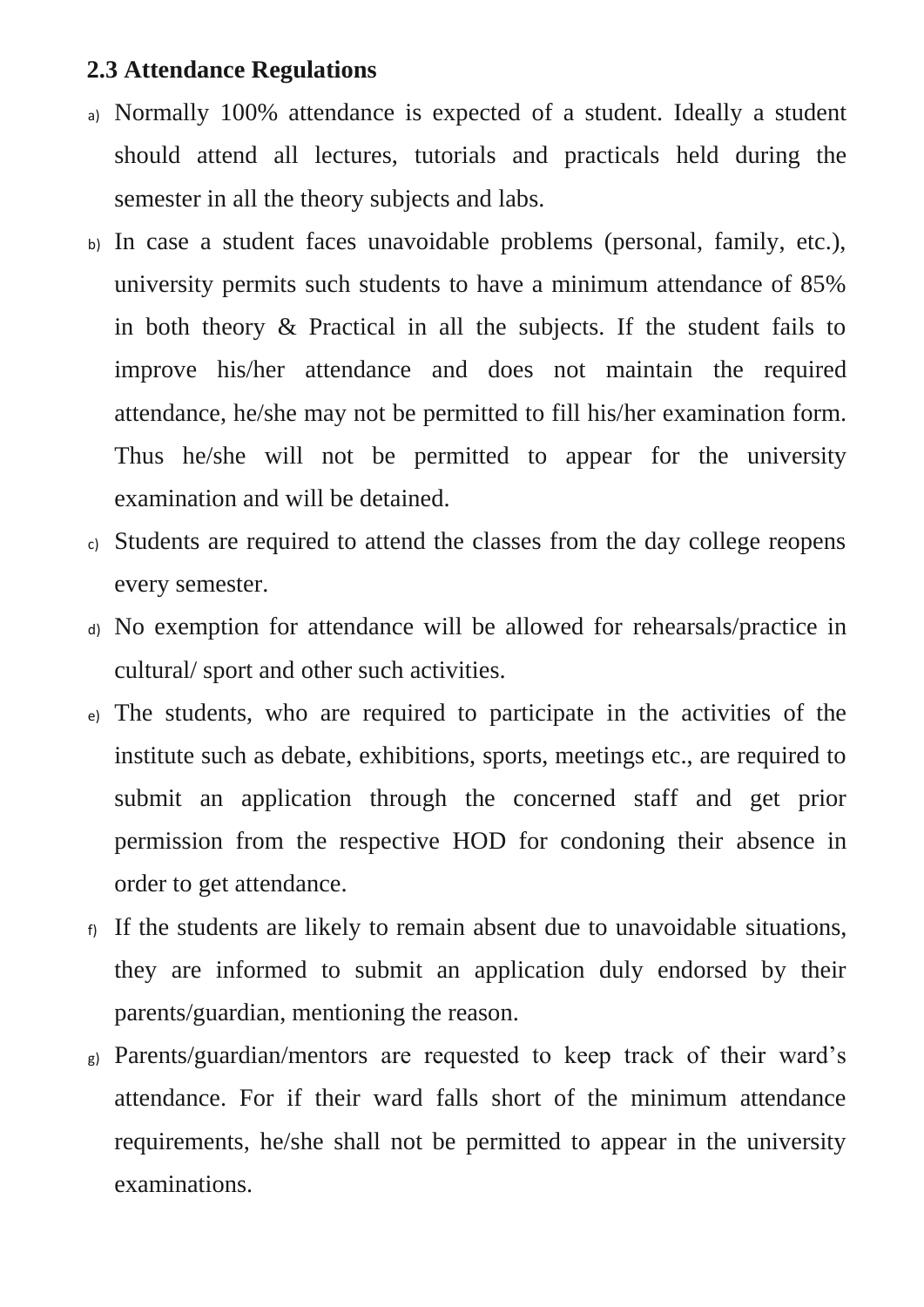h) Absence on medical grounds for 3 days or more should be supported by medical certificate from the doctor. However, the certification is considered only for 10% of attendance as per VTU rules.

### **2.4 Lab Regulations**

- a) The students must wear appropriate uniform in the workshop.
- b) Every student must enter his/her name and sign in the log book maintained in the lab before availing the facilities in any lab.
- c) Internet use in the computer lab must be only for course-related work.
- d) Students who need to work on class assignments have the priority to use the lab computers over those students using the computers for emailing, web surfing etc.
- e) Students should keep workstations, terminals, PCs and laboratories clean and tidy so as to be usable by others. Chairs must be properly arranged after the lab hours.
- f) Students should not occupy more than one workstation, terminal or PC simultaneously and make others wait.
- g) **Misuse of computer software:** CIT is the licensee of many computer software packages that are protected by copyright laws. Students must not copy any computer software program or data protected by copyright or by special license. Students must not damage, alter or remove without permission any software package in the custody of the college. Students must not access another person's data or text files without proper permission.
- h) **Misuse of computer hardware:** CIT is the owner of all the hardware equipments in the Computer Labs. Students must not damage or pilfer any hardware equipments. Any malicious attempt to damage any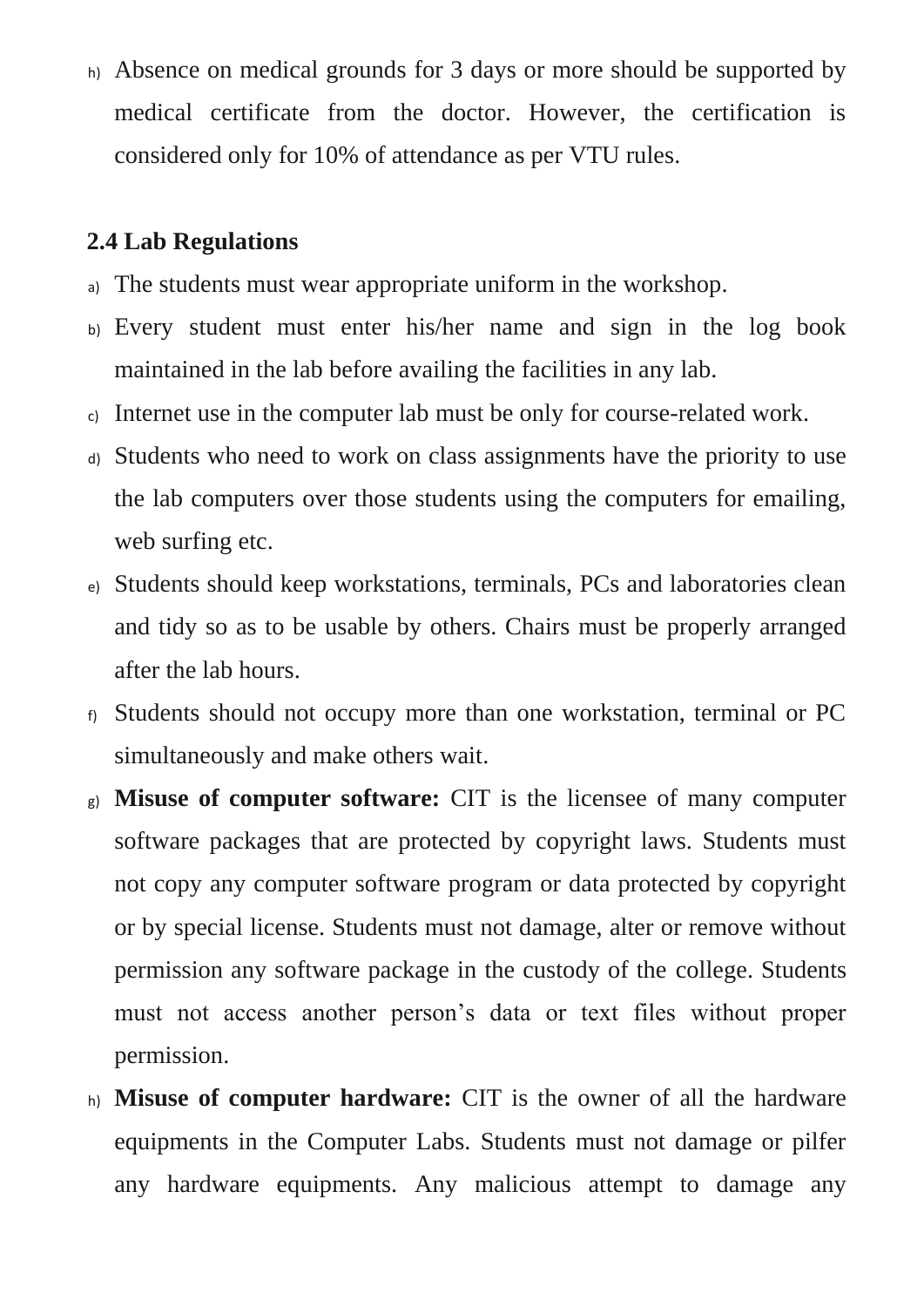hardware system or component from any lab will be considered as theft and will be dealt with very seriously.

- i) Reading, duplicating, copying, removing, or misuse of a document, record, book, ledger, file, printout, cartridge, disc, key or any property maintained by any individual(s) or department(s) of the college is strictly prohibited.
- j) Use of the computer system for frivolous purposes like playing games is prohibited.
- $k$ ) Any attempt to alter the boot sequence and operating system loader by students is forbidden.
- l) Use of Pen Drive, CD, and DVD in the lab by students is prohibited. However, if a student is working on any project/seminar etc., he or she can take special written permission from the respective HODs for such use. These students must take sufficient care not to use infected storage devices on computer systems, or to copy/store any virus infected file on any computer system.
- m) Students must make sure to follow the proper shutdown procedures before leaving the labs.
- n) Error Reporting: It is expected from all users to report to the LAB administrator/ in charge, if there is any hardware, software or any other operational errors.
- o) Students should observe the safety regulations in the laboratories and workshops.

#### **Leave Regulations**

a) If a student is likely to remain absent due to unavoidable reasons, they are informed to submit an application duly endorsed by their parents/ guardians explaining the cause. Attendance condonation will be considered based on the medical certificate as per university norms.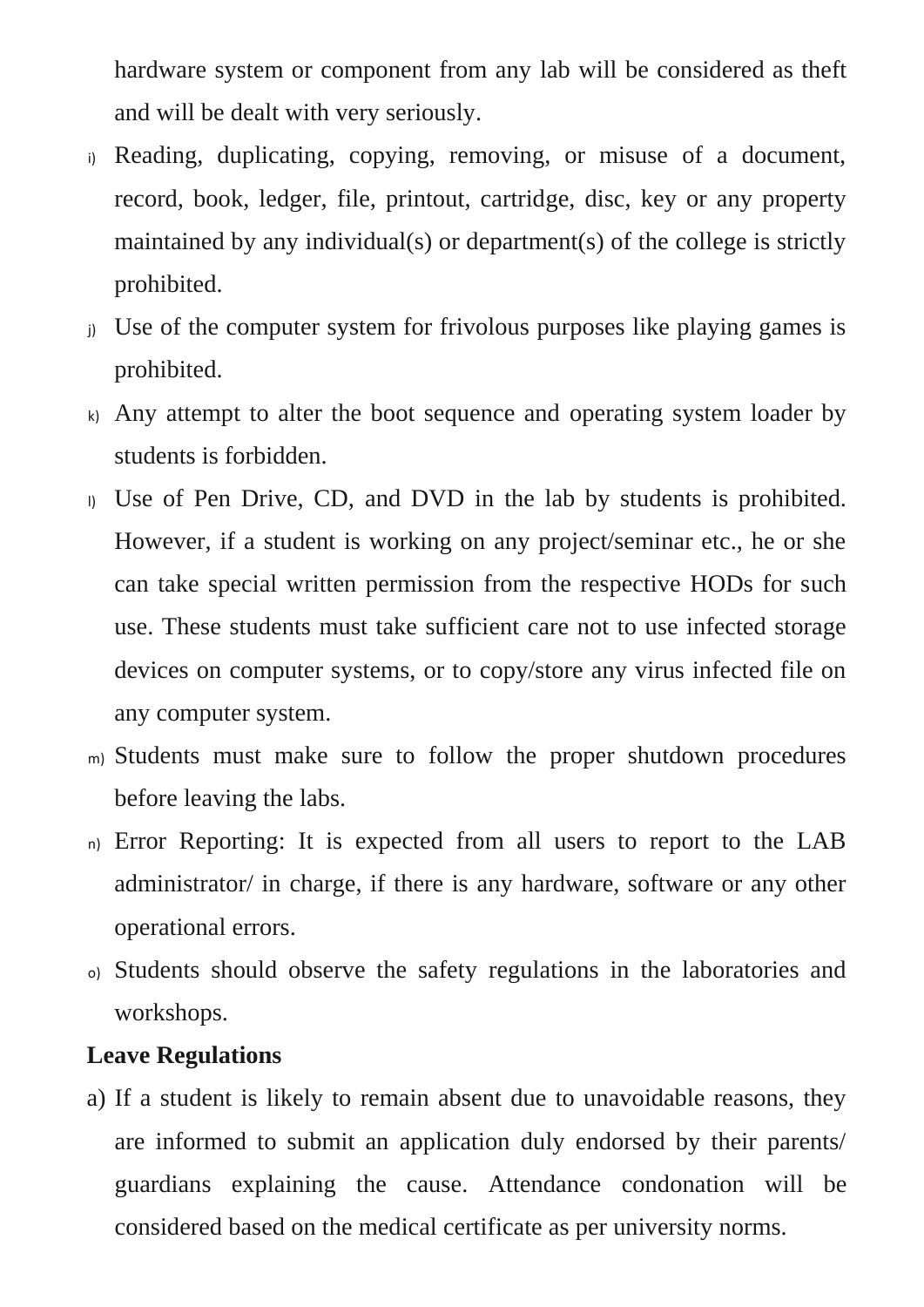### **2.6 Library Regulations**

- a) Any of the following behavior is strictly prohibited in the Library:
	- i. Usage of cell phones in the library.
	- ii. Removing or attempting to remove library materials/ equipment.
	- iii. Failing to either renew or return library materials when due.
	- iv. Concealing library materials in the library for the exclusive use of an individual or group.
	- v. Mutilating library materials by marking, underlining, removing pages or portions of pages, removing binding or in any other way damaging or defacing library materials.
	- vi. Eating and drinking in the library.
	- vii. Being in unauthorized areas of the library, remaining in the library after closing or when requested to leave during emergency situations.
	- viii. Maliciously accessing, altering, deleting, damaging or destroying any computer system, network computer program or data.
- b) Students must work quietly while in library or spend time in such a way so as not to cause any interference with the work of others.
- c) Library cards are valid up to the end of the course period.
- d) The person should be present at the time of issuing the books.
- e) Before leaving the circulation counter, while borrowing the book, the member should satisfy himself that the book is in good condition. If not, it should be brought to the attention of the counter staff. Otherwise he/she is liable to be held responsible for the damages noticed at the time of returning.
- f) Librarian is entitled to cancel membership of any person found taking unauthorized books from the library.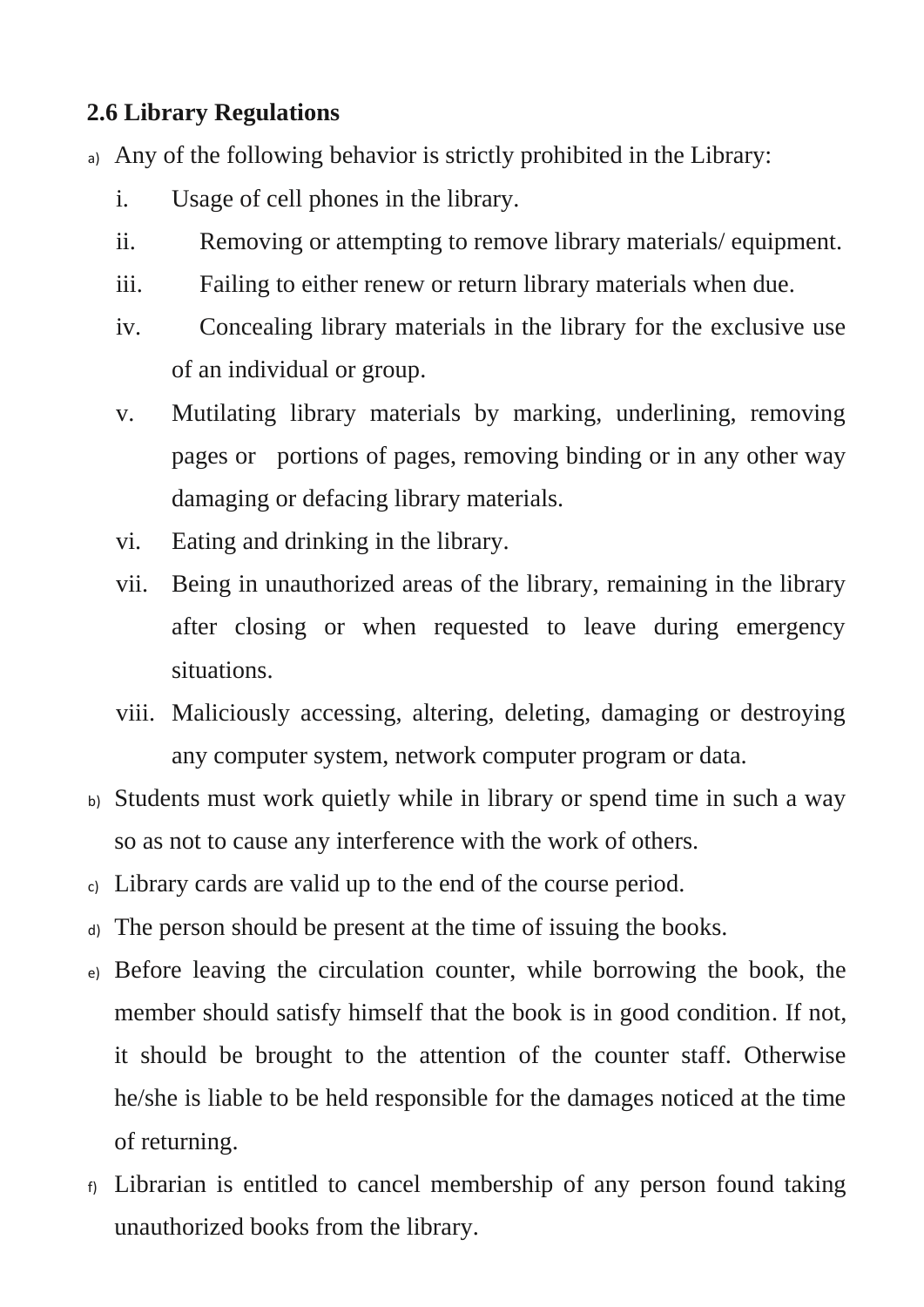- g) Readers should produce their identity card on demand.
- h) Students should take care of their bags, purse, calculators and library materials etc., left on the table.
- i) Blazers and Jackets are not allowed inside the Stock Section.
- j) At the end of the final semester, the borrower's card shall have to be returned and a "NO DUE CERTIFICATE" from the library will have to be obtained.

#### **2.7 Ragging**

#### **2.7.1 Prohibition of Ragging:**

### **ANTI-RAGGING LAW**

- a) As per the orders of the Supreme Court, Govt. of India, UGC, AICTE, Govt. of Karnataka, VTU," Ragging" is a Criminal Offence leading to Non-bailable Imprisonment. Students should not indulge in ragging or support ragging directly or indirectly in whatsoever manner. Severe action will be initiated against those indulging in ragging or supporting ragging.
- b) Ragging means causing, inducing, compelling or forcing a student, whether by way of a practical joke or otherwise, to do any act which detracts from human dignity or violates his/her person or exposes him/her to ridicule or to forbear from doing any lawful act, by intimidating, wrongfully confining or injuring him or by using criminal force on him / her or by holding out to him / her any threat of such intimidation, wrongful restraint, wrongful confinement, injury or the use of criminal force.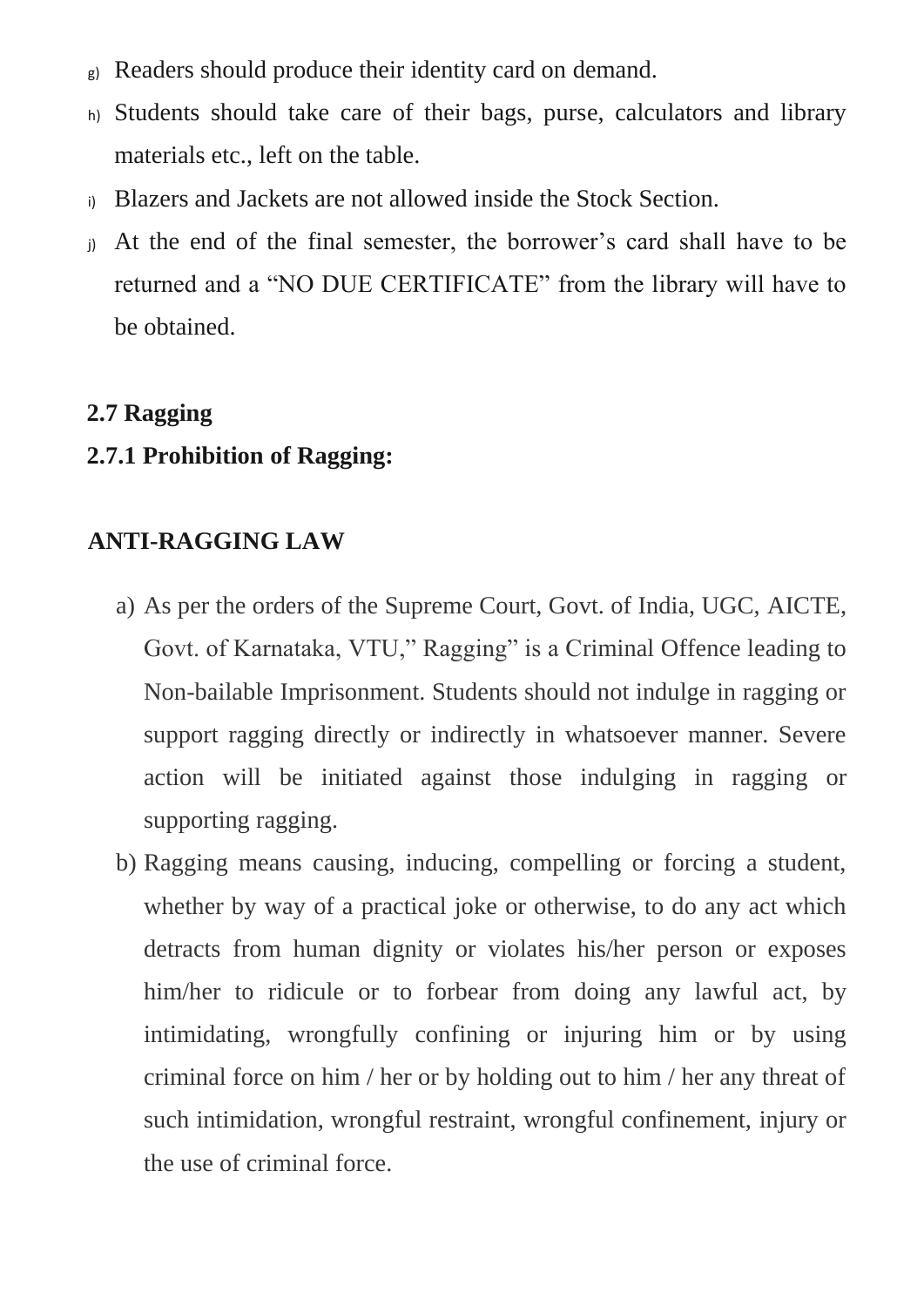- c) Ragging menace is a criminal offence and such of the students who involve in ragging will be rusticated from the college. Further, their University degree and conduct certificates will be embossed in BOLD letters with a statement that they indulged in ragging.
- d) Students indulging and/or encouraging ragging will not be eligible for placement services, hostel facility, air concession, railway concession, scholarships, passport/visa clearance etc.
- e) Enquiry committee's decision regarding the punishment is final.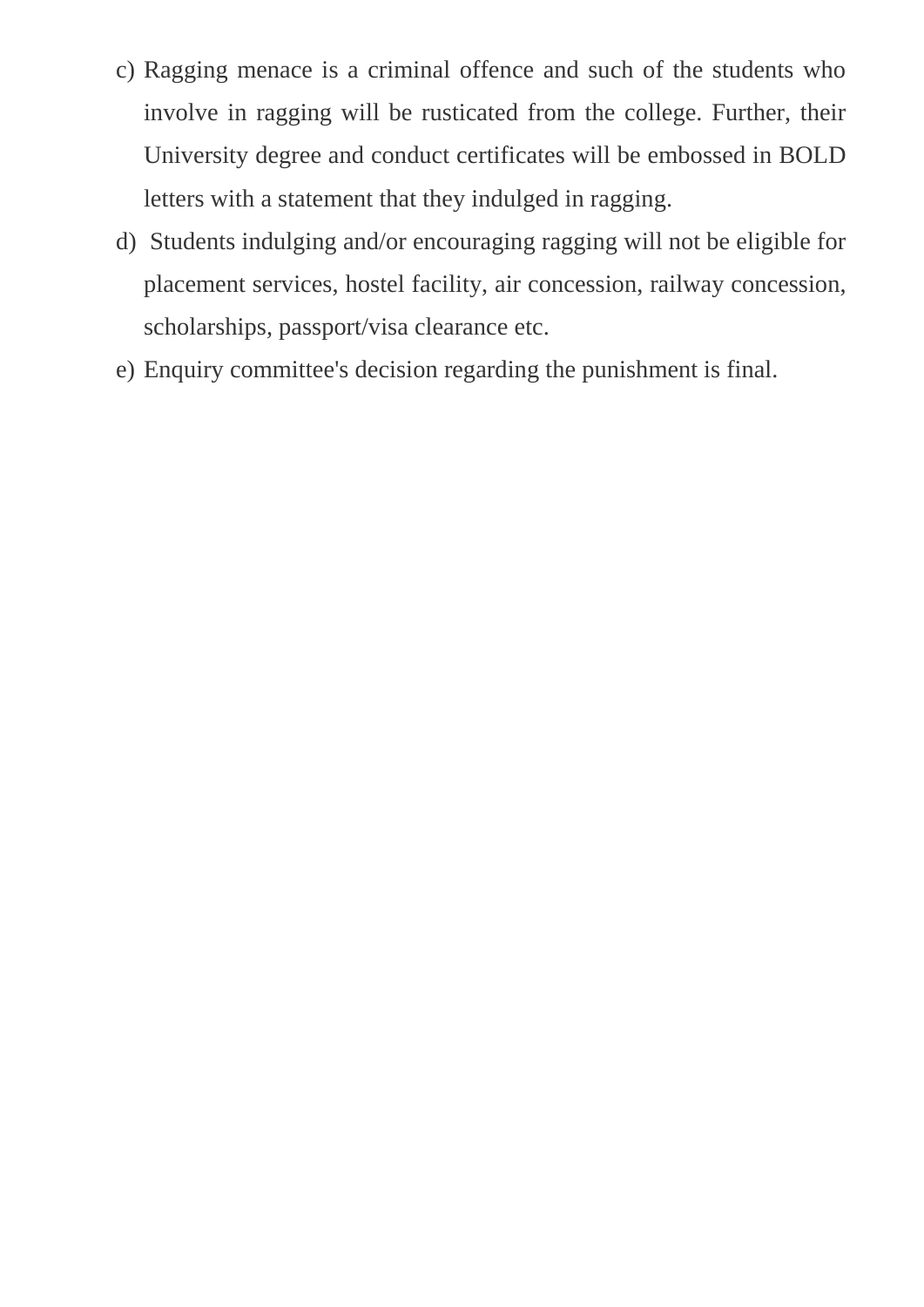**The college has constituted multiple anti ragging committees to curb ragging and to create Ragging free campus.**

**1. Discipline and Anti Ragging Committee 2019-2020**

| Sl.            | <b>Name</b>                   | <b>Department</b>  | <b>Designation</b> | <b>Contact No.</b> |
|----------------|-------------------------------|--------------------|--------------------|--------------------|
| no.            |                               |                    |                    |                    |
| $\mathbf{1}$   | Mr. Vijaya Shetty,            | <b>Mathematics</b> | <b>Convener</b>    | 9483621985         |
|                | <b>Asst. Professor</b>        |                    |                    |                    |
| $\overline{2}$ | Mr. Gangadharappa M           | <b>Mathematics</b> | Member             | 9916090944         |
|                | Η,                            |                    |                    |                    |
|                | Associate Professor,          |                    |                    |                    |
|                | <b>HOD</b>                    |                    |                    |                    |
| 3              | Dr. Divakara S S,             | Electronics        | Member             | 9448721011         |
|                | Associate. Professor,         |                    |                    |                    |
|                | <b>HOD</b>                    |                    |                    |                    |
| $\overline{4}$ | Mr. Thimmaiah A G,            | Mechanical         | Member             | 9448648600         |
|                | Asst. Professor, HOD          |                    |                    |                    |
| 5              | Mr. Pramukh Ganapathy         | Civil              | Member             | 9482133666         |
|                | $\mathsf{C},$                 |                    |                    |                    |
|                | Asst. Professor, HOD          |                    |                    |                    |
| 6              | Mr. Muthappa K A,             | Computer           | Member             | 9008611421         |
|                | Asst. Professor, HOD          | Science            |                    |                    |
| $\overline{7}$ | Mrs. Anuradha P J, Asst.      | Physics            | Member             | 9448647712         |
|                | Professor, HOD                |                    |                    |                    |
| 8              | Mr. Muthanna A T,             | Placement          | Member             | 7337754246         |
|                | <b>Training and Placement</b> |                    |                    |                    |
|                | Officer                       |                    |                    |                    |
|                |                               |                    |                    |                    |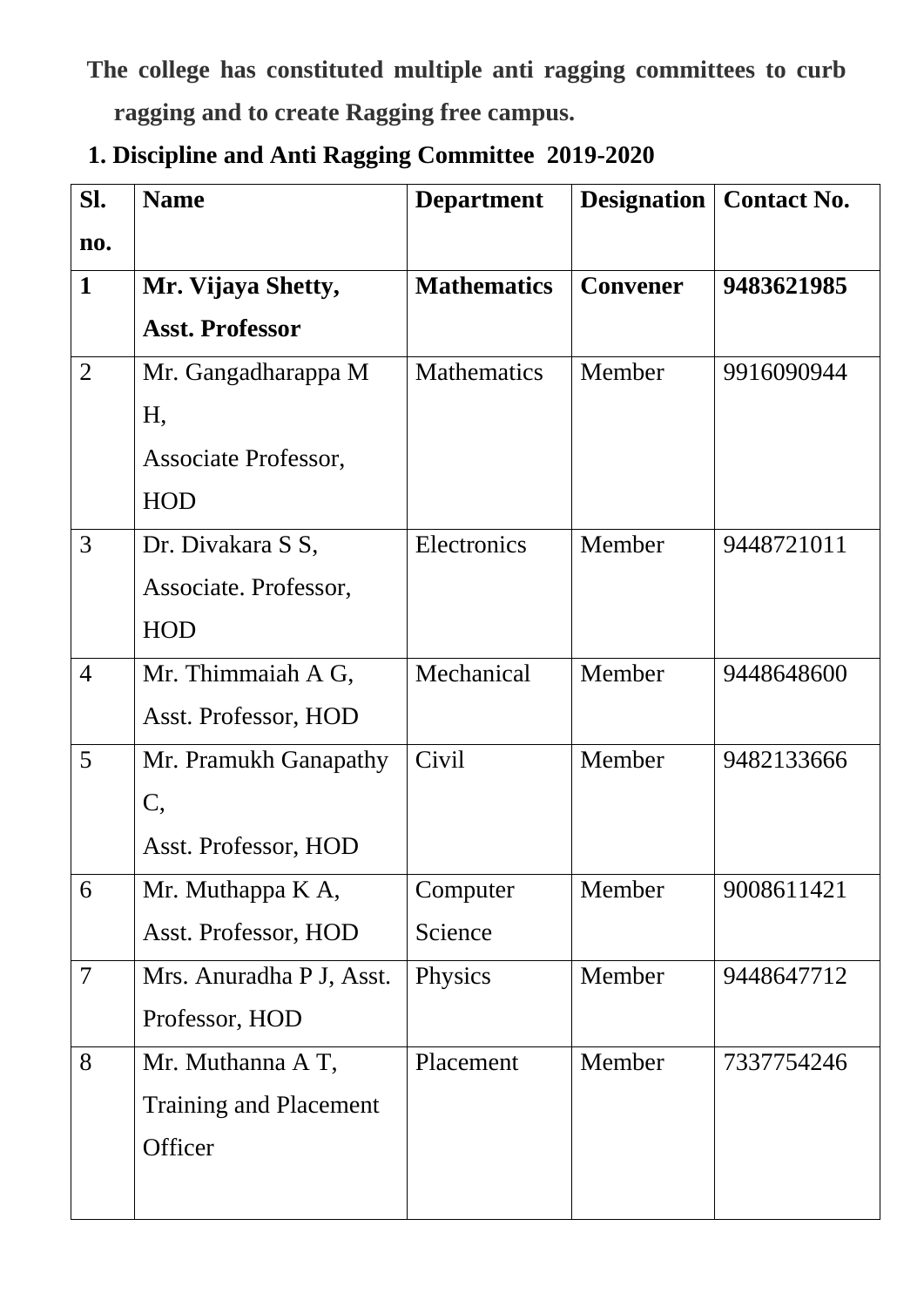| 9  | Mr. Mahendra, S M,            | Electronics    | Member  | 9535058284 |
|----|-------------------------------|----------------|---------|------------|
|    | Asst. Professor and           |                |         |            |
|    | <b>Hostel Warden</b>          |                |         |            |
| 10 | Mr. Muralidhara B,            | Computer       | Member  | 9036915739 |
|    | Asst. Professor               | Science        |         |            |
| 11 | Ms. Radha T M                 | Warden(girls)  | Member  | 9731673361 |
| 12 | Mr. Dhillon Changappa,        | Office         | Member  | 9611640552 |
|    | <b>Finance Superintendent</b> |                |         |            |
| 13 | Mr. Harish Kumar,             | <b>Sports</b>  | Member  | 9483461103 |
|    | <b>Physical Education</b>     |                |         |            |
|    | Director                      |                |         |            |
| 14 | Mr. Yashwin B L               | 4th Year ME    | Student | 9482783412 |
|    |                               |                | Member  |            |
| 15 | Mr. Sonu John                 | 3rd Year Civil | Student |            |
|    |                               |                | Member  |            |
| 16 | Mr. Chiranth K L              | 2nd Year       | Student |            |
|    |                               | CS&E           | Member  |            |
| 17 | Mr. Hemu Nanaiah C S          | 1st year       | Student | 9480045588 |
|    |                               | CS&E           | Member  |            |
| 18 | Mr. Nagesh K T                | 3rd Year ECE   | Student |            |
|    |                               |                | Member  |            |

# **2.8 Placement Regulations**

a) Students seeking placement assistance from college placement cell are compulsorily required to participate in all the training programs organized by the college and accept the placement policy of the college.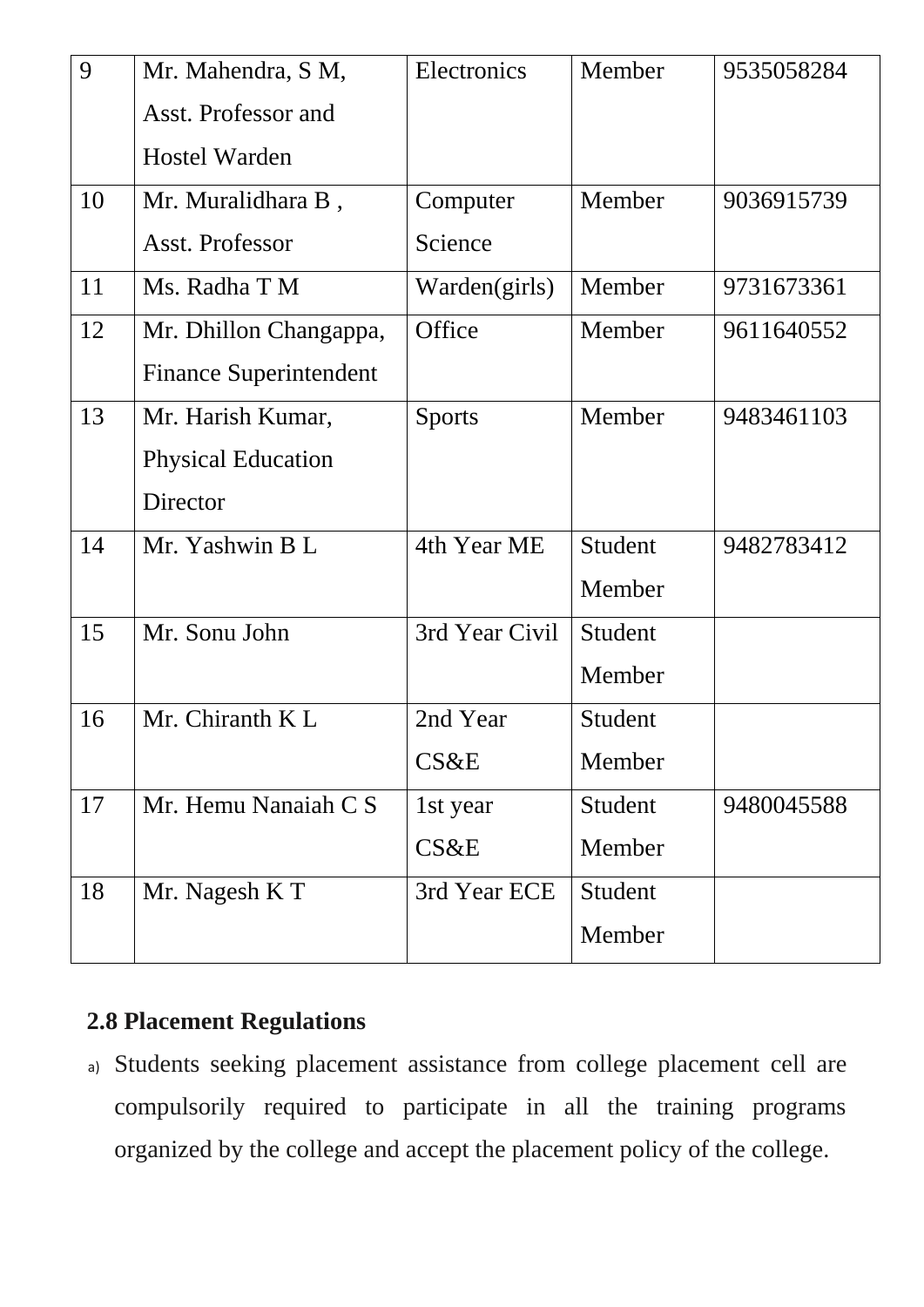- b) From time to time, students should furnish their details as per the prescribed format in the placement office. Also, students should ensure these details are updated as and when required. Placement cell will not be responsible, if any student loses placement opportunity due to any anomalies in his/her details.
- c) Students who are eligible & interested to participate in a selection process should register their names in the placement office as soon as it is notified. Students who have not registered their names will not be allowed to participate in such selection process.
- d) If a student who does not have requisite eligibility criteria, is found attending a selection process, he/she will be blacklisted and the college placement cell will not provide any subsequent placement opportunities for such students.
- e) Eligible students should be able to participate in the selection process on short notice with all necessary documents.
- f) Students who have registered for a selection process and fail to appear for the same will be blacklisted and further placement opportunities will not be provided. However, this may be relaxed in the case of students who fail to appear in a selection process on medical grounds or due to any other genuine reasons and give sufficient explanation for the same.
- g) If a student is selected in any company, he/she will not be able to appear for any other selection process except in the following cases,
	- i. If the company insists to include all the students (both selected and non-selected ones) in their selection process –Dream option.
	- ii. If the company fails to induct the selected students or does not guarantee employment for the selected ones due to some internal problems.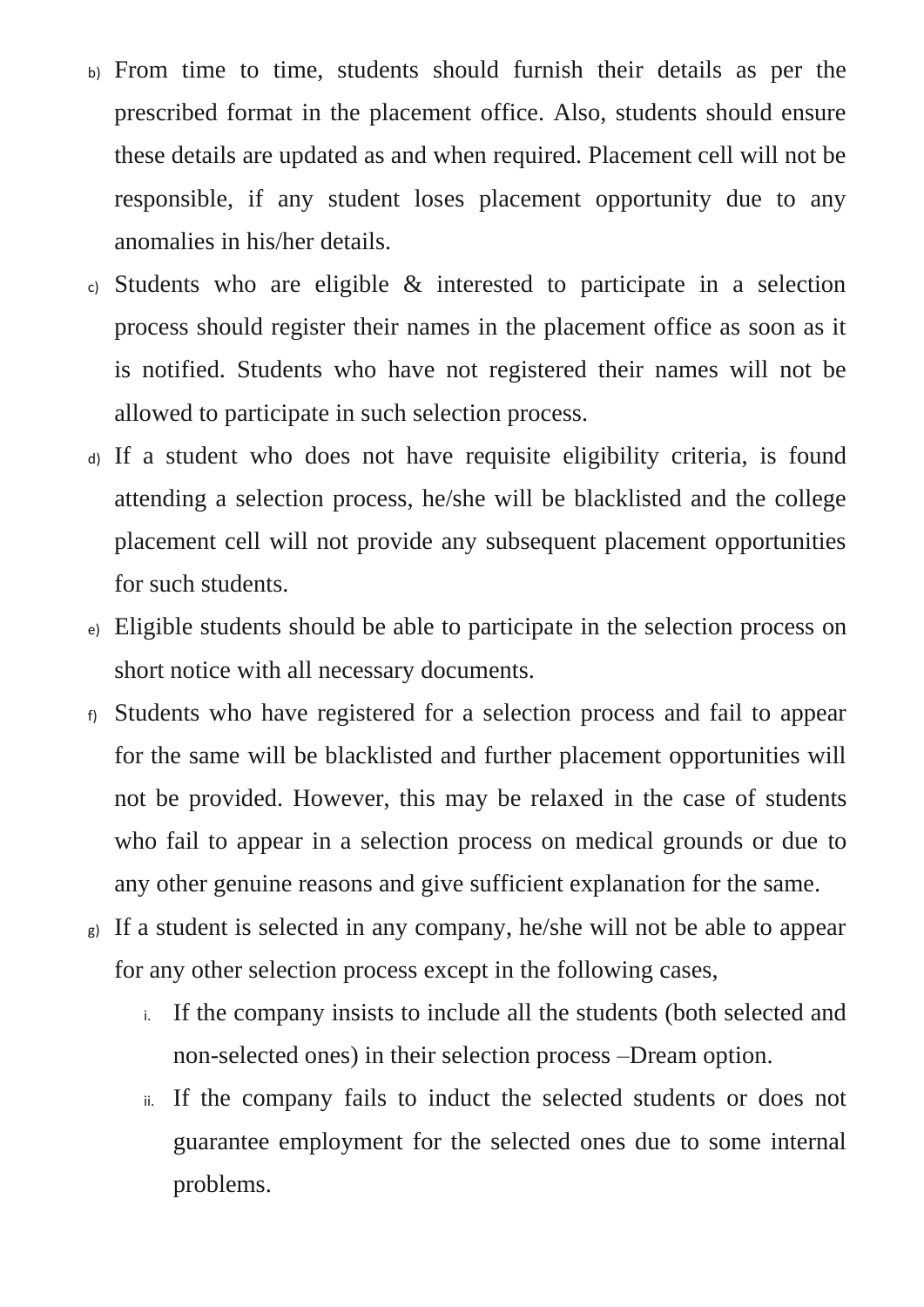- iii. In some extreme genuine cases, as felt necessary by the college placement cell.
- h) If a student is selected with a clause of fulfilling certain criteria before he/she completes B.E and if the student fails to meet these criteria, resulting in withdrawal of offer from the company, then the placement cell will not provide any other opportunities to such students.
- i) No student should directly communicate with company Executives bypassing placement officer.
- j) Students participating in selection process should be dressed formally befitting true engineering professionals. Students coming in casuals will not be allowed to appear in any of the selection process.
- k) Students participating in off-campus selection process should behave like true ambassadors of the college, and if any of them is found to misbehave he/she will be strictly dealt with.

# **2.9 Sports Regulations**

The college provides various opportunities for students interested in sports and games and the students participating in such activities should follow the rules of the department and avoid undesirable behavior such as:

- a) Not following the dress code.
- b) Not turning up for the selection to a particular sport/game and later requesting for inclusion.
- c) Misbehaving in the tournaments conducted both on campus as well as off campus.
- d) Resorting to doping / taking drugs for performance enhancement.
- e) Causing unnecessary physical or mental harm to team members or any opponents.
- f) Not turning up for the practice sessions as per the schedule.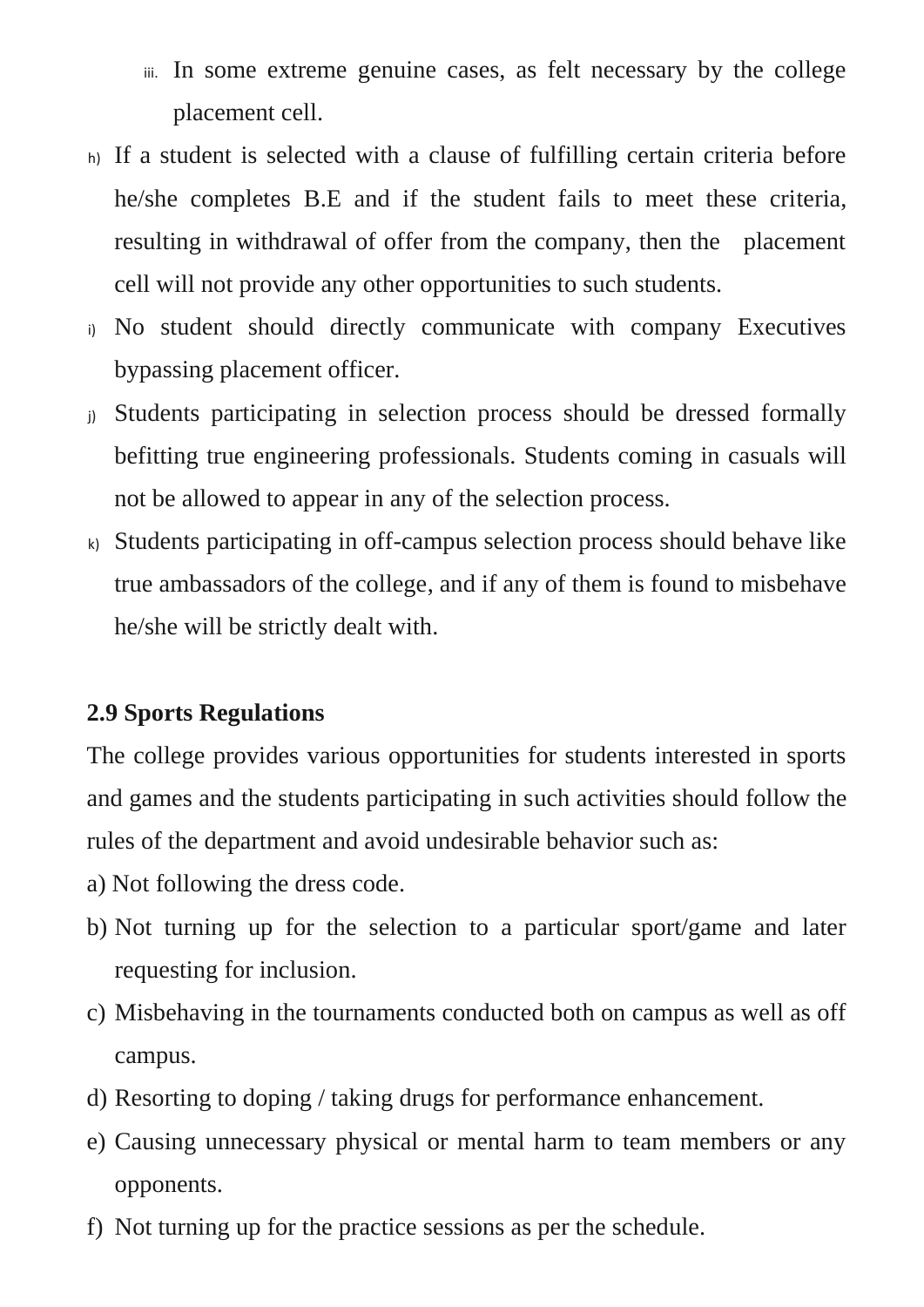- g) Visiting different places without the permission of the Principal/Manager/Coach during outstation tournaments.
- h) Damaging or misuse of sports material in the custody of college sports department.
- i) Not returning sport materials on time after usage.

# **2.10 Transport Regulations**

- a) Student opting for transport service should register, accept and abide by the transport policy.
- b) Student should carry transport identity card and produce the same during any verification.
- c) Students who have registered and opted for transportation in EERP can avail the facility.

# **2.12 EERP Regulations**

EERP (Educational Enterprise Resource Planning) is a web-based Education Information Management System to automate our college activities. It provides information related to academics, attendance, test and Internal Assessment score display and other activities. Students are advised to utilize this facility.

- a) Every student should login to EERP with user name and password issued and student should change the password after the first login.
- b) Student's parent/guardian will be issued separate user name and password to view their ward's detailed academic records.
- c) Student should meet respective HOD/coordinator/counsellor for data verification and any updation at the earliest.
- d) Information about student's absence is sent to parent/guardian everyday through EERP.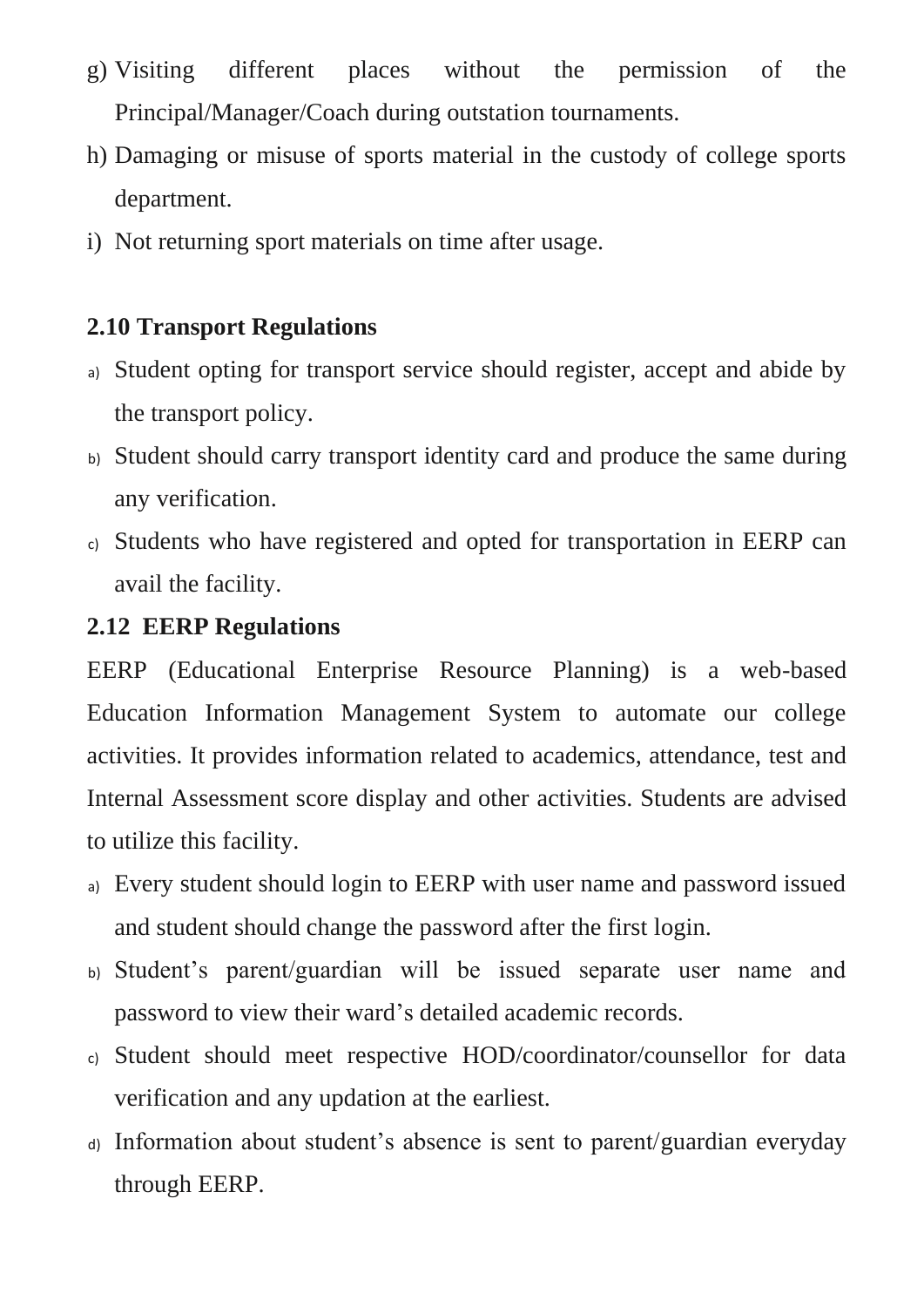- e) The students can access attendance and IA Scores by logging into EERP software regularly.
- f) Students should not login with others User ID. If anybody found misusing other's data from EERP, stringent action will be taken against them.

# **2.13 Fee/Scholarship Regulations**

- a) College fee should be paid within the prescribed date. Failing to pay within the prescribed date will invite penalty/interest.
- b) VTU Examination fee is not included in the college fee and should be paid before the last date announced by the university.
- c) Eligible students should apply for various scholarships on their own before the last date which is informed through circulars.
- d) Scholarship information reaching college officially is only announced in the college. It is the duty of students to view the notice board periodically.
- e) College is not held responsible to provide the information of Scholarships from central/state government /NGO and any other organizations that are not officially communicated to the college.
- f) College officially receiving the scholarship/grant/fee concessions sanctioned to students from central/state government /NGO and any other organizations is adjusted to college fee.
- g) College is not held responsible for delay in the sanction/release of the scholarship/grant/fee concessions. It is the duty of the student to follow up for its release.

# **2.14 Other Regulations**

a) The students selected for admission to the course shall pay the tuition fee and other college fee as prescribed from time to time. The fee once paid shall not be refunded.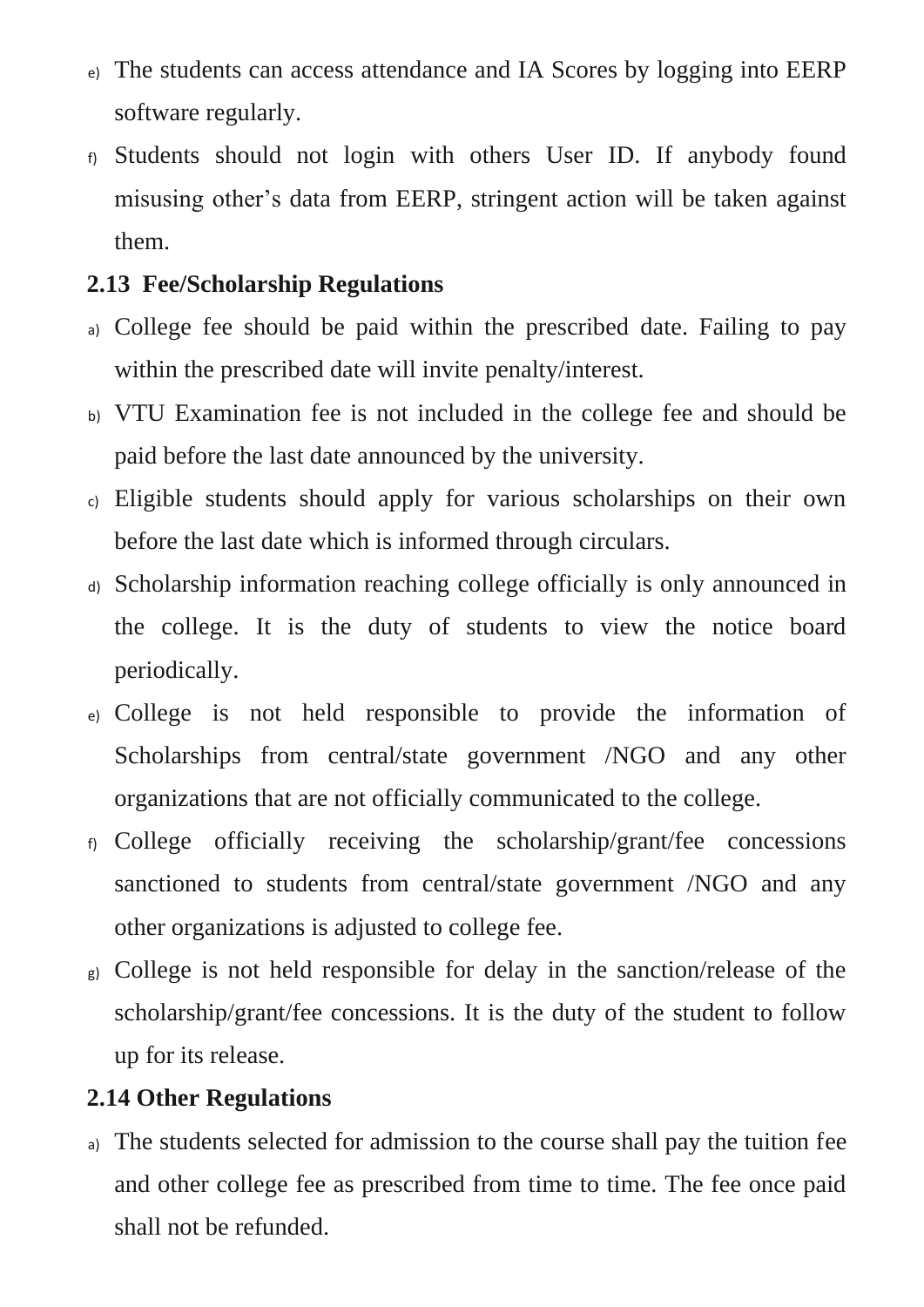- b) Student who discontinues the course from the institution shall pay the college tuition fee and other fee for the entire course.
- c) The Students who delay the payment of fee beyond the due date are liable to pay the prescribed late fee. Students who still delay the payment after one month from the due date will not be allowed to attend the classes till the payment is made in full and the college will not be responsible for the lack of attendance.
- d) The students should retain their identity cards with them even after leaving the college, as presentation of identity cards is essential for obtaining certificates, scholarship amount, caution money etc.
- e) All applications for Fee concessions, Scholarships, Fellowships, Prizes etc., should be submitted with necessary documents such as caste certificates, Income certificates, affidavits, true copies of marks card etc., before the last day fixed. If the applications with necessary documents are received late, such applications will not be forwarded and no excuse will be entertained in this regard.
- f) Students whose names have been struck off the Rolls for non-payment of term fees or Special fees should pay a re-admission fee and other dues already incurred (i.e., fees and default fine to date).
- g) Students should not waste food in the canteen.
- h) Basic etiquettes should be followed by all students.
- i) The college shall not be responsible for nay accident or injury sustained by students who go on a trip without permission of the college authority.
- j) Student Counselling Cell: This cell is created to develop emotional quotient in students and to meet challenges with confidence, courage and integrity.

The kinds of issues student can discuss with the counsellor:

i. Homesickness, loneliness, anxiety, depression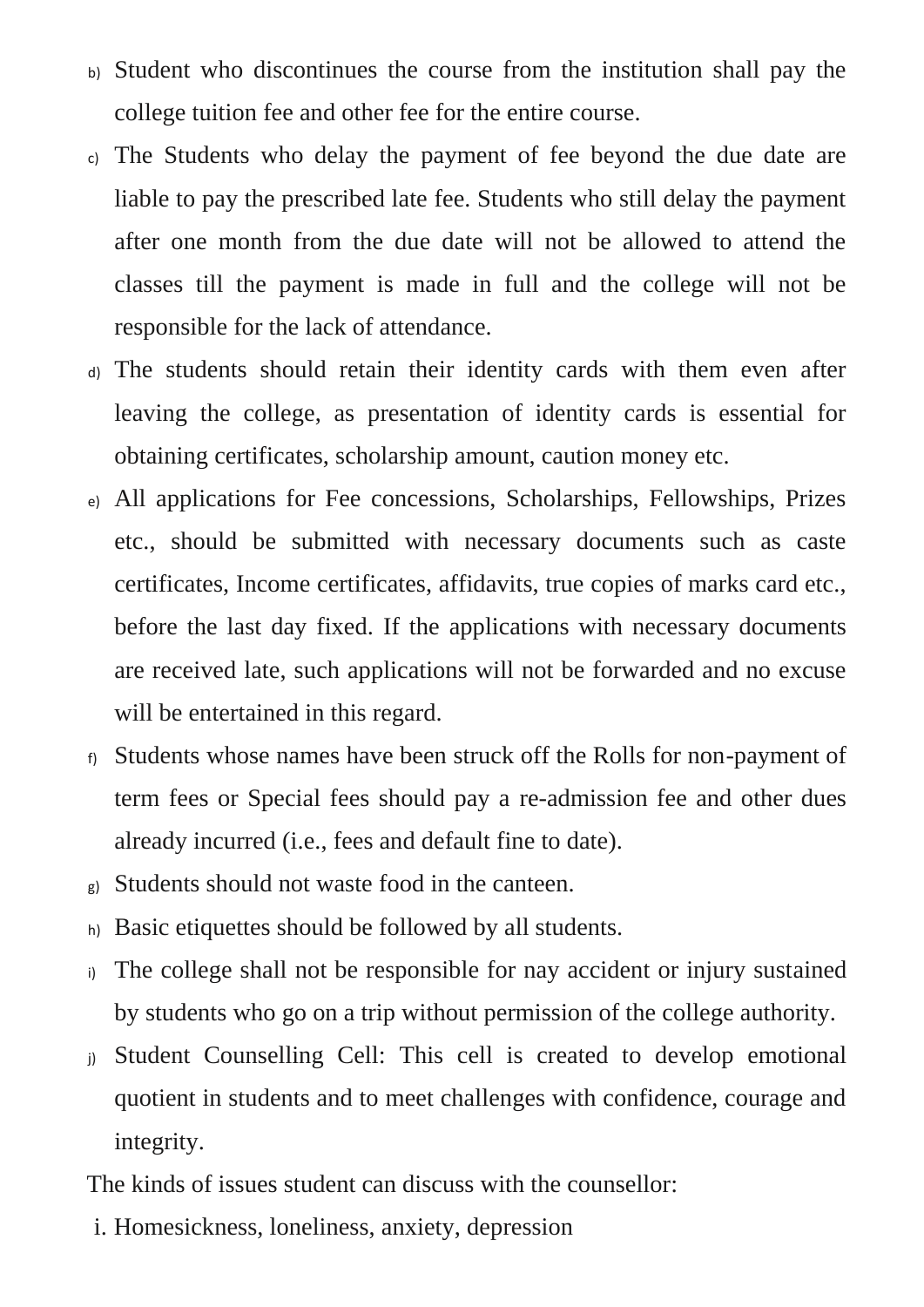ii. Problems with studies

- iii. Problems in relationships
- iv. Family problems.
- v. Eating disorders, drug or alcohol abuse.

# **Part - III**

# **Officers Authorized to take Disciplinary Action**

Without prejudice to the powers of the Principal, the following persons are authorized to take disciplinary action by way of imposing penalties as mentioned in the regulations herein:

- 1. Head of the Departments
- 2. Training & Placement Officer
- 3. Administrative Officer
- 4. Librarian
- 5. Physical Education Director
- 6. Any other person authorized by the Principal for the purpose.
- 1. Anybody violating the undertaking given at the time of admission will be expelled from the college.
- 2. Misconduct will not be tolerated and disciplinary action will be taken against students who are guilty of violating the policies and regulations of the college. Disciplinary action will be taken by the Principal after proper investigation.
- 3. Students shall refrain from any other act which may be considered by the Principal or the Disciplinary Committee to be an act of violation of discipline.
- 4. The following are considered as acts of indiscipline:
- Persistently insubordinate.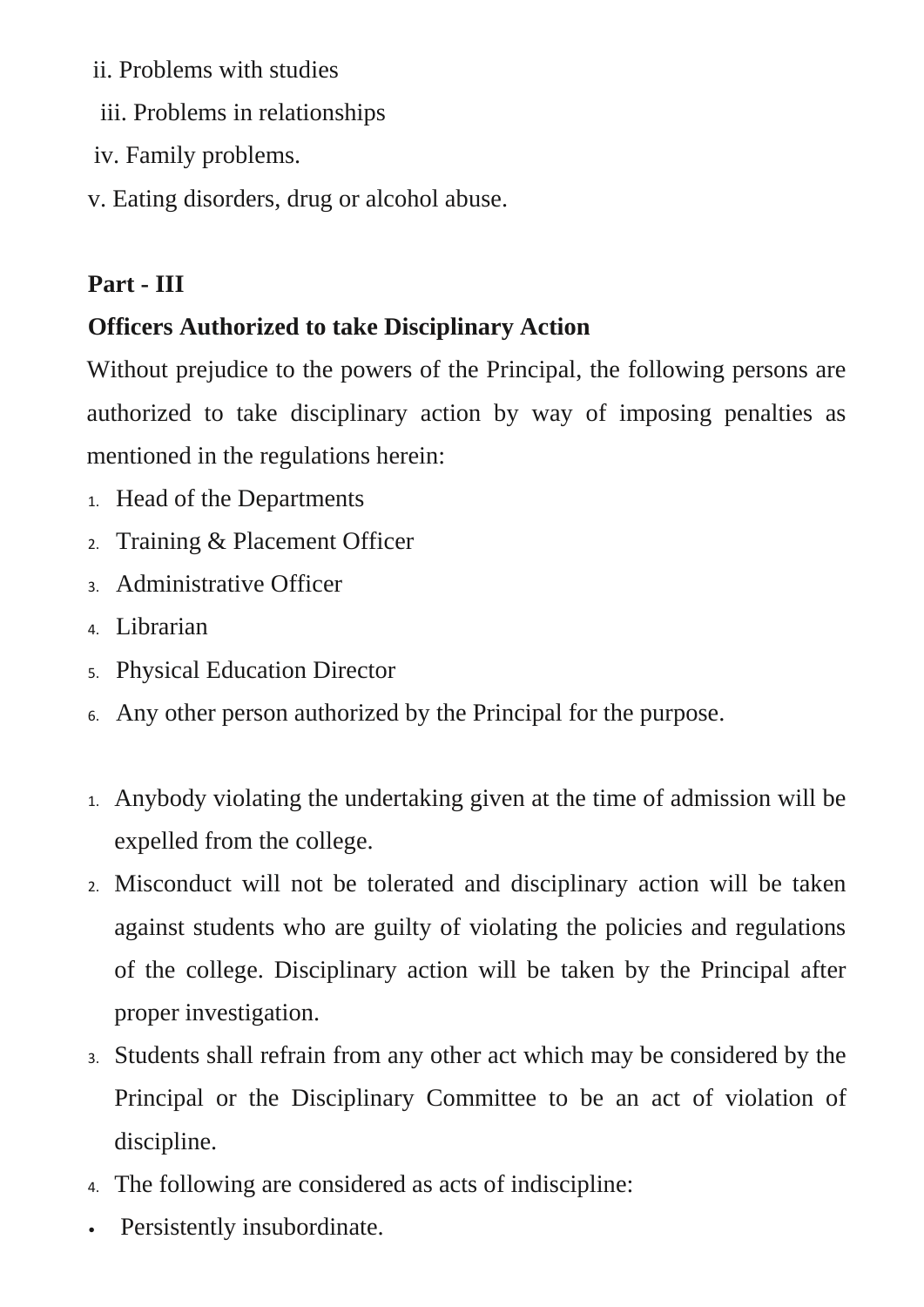- Habitually irregular in attendance or inattentive to work in the class.
- Repeated or willfully mischievous or obscene in words or act.
- Guilty of fraud or malpractice during examinations.
- Indulging in movements which lead to communal ill feelings or enmity.
- 5. The rules of discipline are subject to change, modification, addition, omission or alteration and shall be modified, whenever the management deems it fit and proper. The management is empowered to make or alter any rule of the college at any time.
- 6. If, for any reason, the continuance of a student in the college is found detrimental to the best interest of the college, the concerned student may be asked to leave the college without assigning any reason and the decision will be final and binding on the student.
- 7. Acts of misbehavior, misconduct, indiscipline or violation of the rules of discipline mentioned herein are liable for one or more of the punishments as stated below:
	- a. Warning to the student(s).
	- b. Warning to the student as well as communication to parents.
	- c. Imposition of fine including collecting fines.
	- d. Recovery of pecuniary loss caused to college property.
	- e. Expulsion from the Department / Library for a specified period or for the whole term/year.
	- f. Refusal of admission in the specific term or academic year.
	- g. Cancellation of admission.
	- h. Suspension from the Class/Department/College.
	- i. Debarring from an examination.
	- j. Disqualifying from holding any representative position in the Class/College/ Hostel/Mess/Sports and in similar other bodies.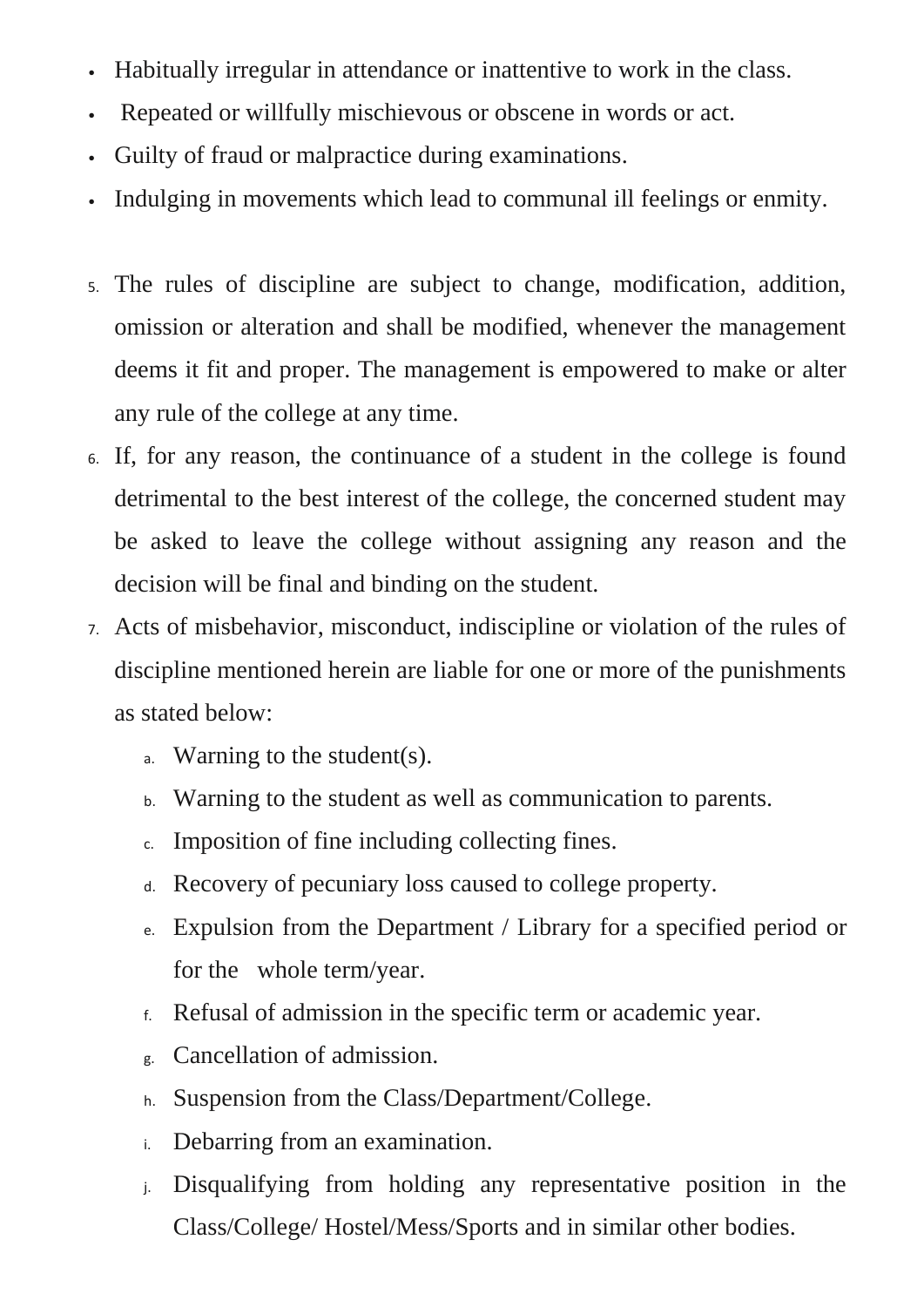- k. Detention.
- l. Expulsion from college for a specified period.
- m. Disqualifying from further studies, or prohibition of further admission or re-admission.
- n. Rustication.
- 8. As the Principal has the overall responsibility for the maintenance of discipline and proper academic atmosphere in the campus, he shall be the final authority in disposing of disciplinary matter without prejudice to the larger interest of the college.
- 9. Matters not covered herein will be decided at the discretion of the Principal.
- 10. All powers relating to discipline among the students are vested in the Principal. The Principal may delegate all or any of his powers as he deems proper to any of the officers of the College specified by him. The Principal's decision shall be final in all matters of punishment for violation of any of the rules and regulations of the college.
- 11. Any student, against whom a charge of misconduct has been made, may be suspended from the rolls of the College, pending enquiry or pending trial on a cognizable offence by a court of law.
- 12. Penalties on the offences relating to Examination will be dealt by the relevant bodies.
- *Note: The College reserves the rights to make suitable changes in the code of discipline as and when required in the interest of student community and the institute.*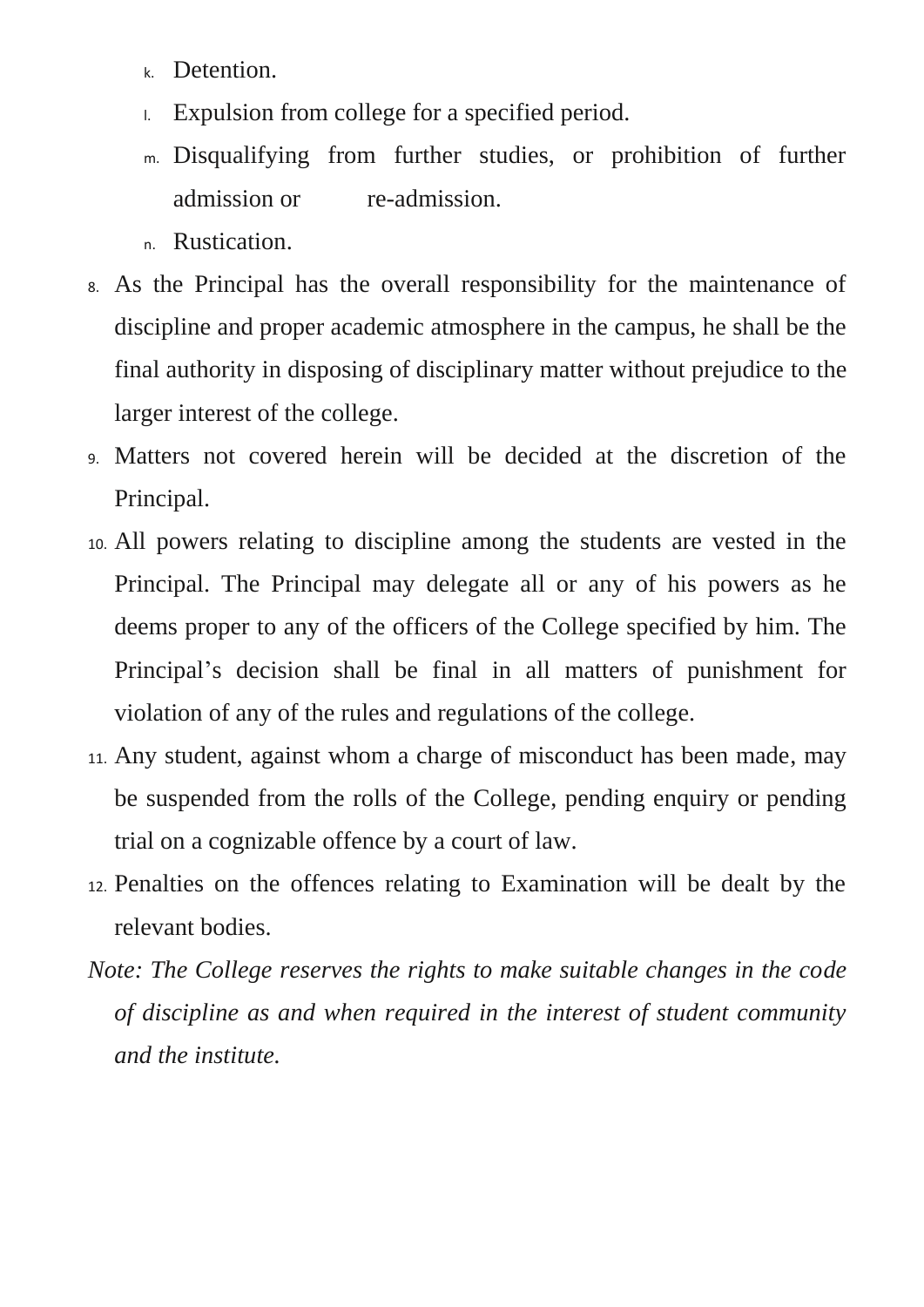# **Student Acceptance**

(Student Copy)

Photo

| son/daughter<br>of                                                         |
|----------------------------------------------------------------------------|
| admitted to Bachelor of Engineering                                        |
| Program in Coorg Institute of Technology in the year 2020-21, have         |
| carefully read the Student's Conduct & Discipline Rules and I hereby agree |
| to abide by all the regulations. The college may take necessary action     |
| against me, if I am found violating these rules.                           |
|                                                                            |
|                                                                            |
| Signature of the Student                                                   |
| Date:                                                                      |
| Phone:                                                                     |
|                                                                            |
|                                                                            |
|                                                                            |
|                                                                            |
|                                                                            |
|                                                                            |
|                                                                            |
|                                                                            |
|                                                                            |

\_\_\_\_\_\_\_\_\_\_\_\_\_\_\_\_\_\_\_\_\_\_\_\_\_\_\_\_\_\_\_\_\_\_\_\_\_\_\_\_\_\_\_\_\_\_\_\_\_\_\_\_\_\_\_\_\_\_\_\_\_

\_\_\_\_\_\_\_\_\_\_\_\_\_\_\_\_\_\_\_\_\_\_\_\_\_\_\_\_\_\_\_\_\_\_\_\_\_\_\_\_\_\_\_\_\_\_\_\_\_\_\_\_\_\_\_\_\_\_\_\_

\_\_\_\_\_\_\_\_\_\_\_\_\_\_\_\_\_\_\_\_\_\_\_\_\_\_\_\_\_\_\_\_\_\_\_\_\_\_\_\_\_\_\_\_\_\_\_\_\_\_\_\_\_\_\_\_\_\_\_\_\_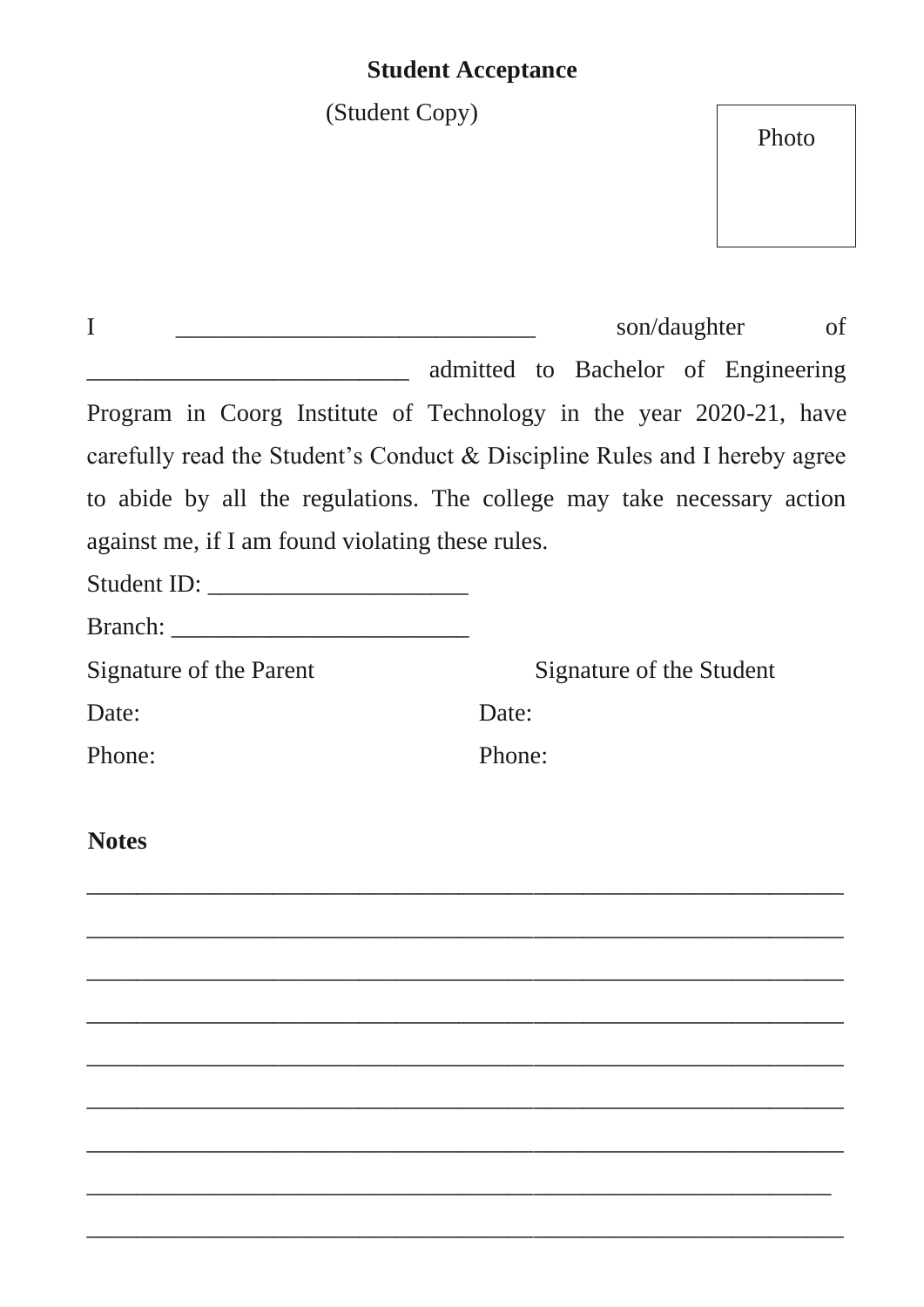| <b>Student Acceptance</b>                        |                                                                            |
|--------------------------------------------------|----------------------------------------------------------------------------|
| (College Copy)                                   |                                                                            |
|                                                  |                                                                            |
| I                                                | son/daughter<br>of                                                         |
|                                                  | admitted to Bachelor of Engineering                                        |
|                                                  | Program in Coorg Institute of Technology in the year 2020-21, have         |
|                                                  | carefully read the Student's Conduct & Discipline Rules and I hereby agree |
|                                                  | to abide by all the regulations. The college may take necessary action     |
| against me, if I am found violating these rules. |                                                                            |
|                                                  |                                                                            |
|                                                  |                                                                            |
| Signature of the Parent                          | Signature of the Student                                                   |
| Date:                                            | Date:                                                                      |
| Phone:                                           | Phone:                                                                     |
|                                                  |                                                                            |

Photo